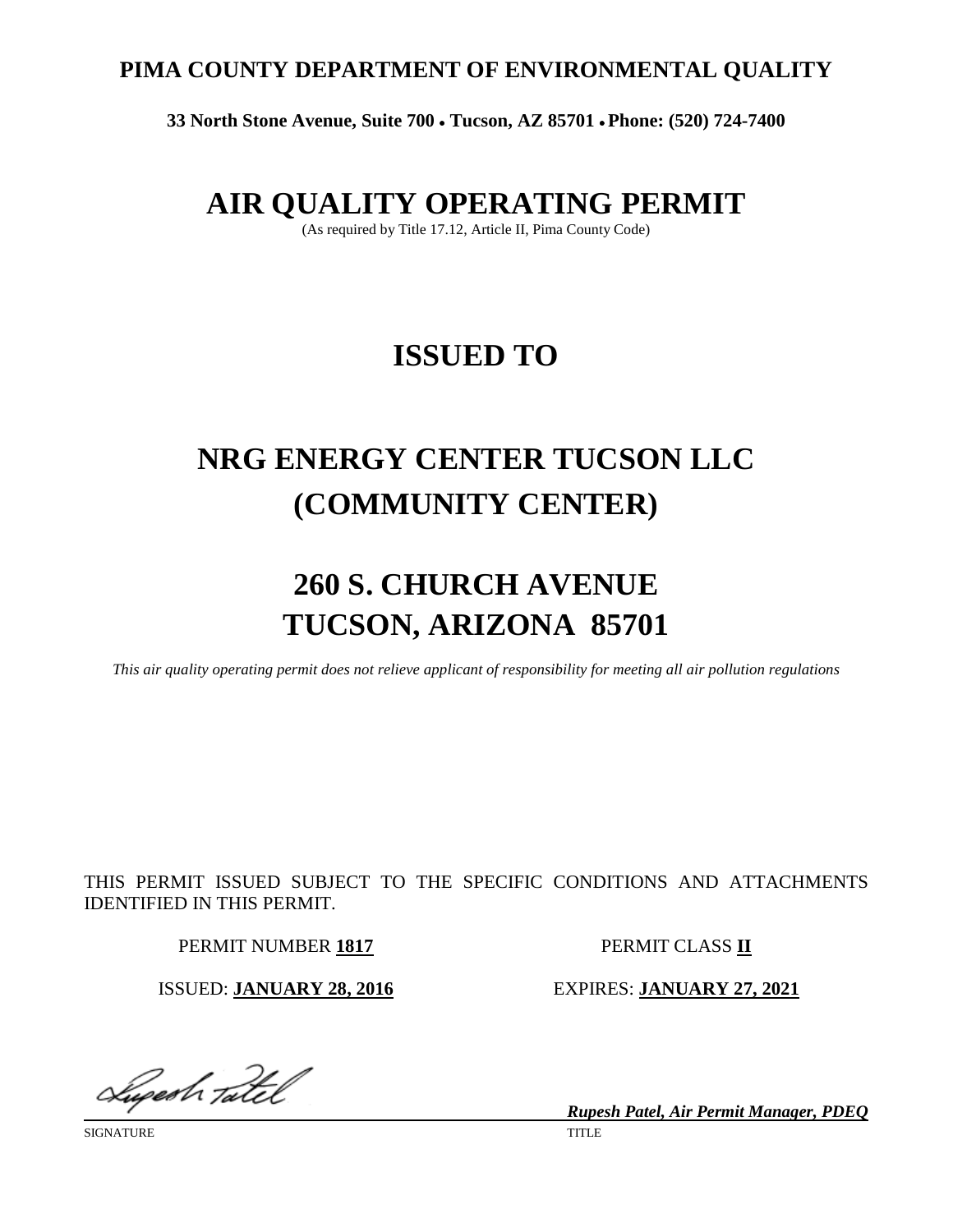# **TABLE OF CONTENTS**

|                   | <b>Permit Summary</b> 3                                                                                                                                                                                                        |    |  |  |  |  |
|-------------------|--------------------------------------------------------------------------------------------------------------------------------------------------------------------------------------------------------------------------------|----|--|--|--|--|
|                   | Emission Sources <b>Manual According to the Contract Contract According to the Contract Occurs</b> 24                                                                                                                          |    |  |  |  |  |
| <b>Section A:</b> | National Emissions Standards for Hazardous Air Pollutants (NESHAP) for<br><b>Stationary Reciprocating Internal Combustion Engines (RICE)</b>                                                                                   |    |  |  |  |  |
| I.                |                                                                                                                                                                                                                                |    |  |  |  |  |
| Π.                |                                                                                                                                                                                                                                |    |  |  |  |  |
| III.              | Emission and Operating Limitations [100] March 2014 (100) March 2014 (100) March 2014 (100) March 2014 (100) March 2014 (100) March 2014 (100) March 2014 (100) March 2014 (100) March 2014 (100) March 2014 (100) March 2014  |    |  |  |  |  |
| IV.               | Testing and Initial Compliance Requirements [111] [12] Testing and Initial Compliance Requirements [11] [12] Testing and Initial Compliance Requirements [11] [12] Testing and Initial Compliance Requirements [12] Testing an |    |  |  |  |  |
| V.                |                                                                                                                                                                                                                                |    |  |  |  |  |
| VI.               |                                                                                                                                                                                                                                |    |  |  |  |  |
| VII.              |                                                                                                                                                                                                                                |    |  |  |  |  |
| VIII.             |                                                                                                                                                                                                                                |    |  |  |  |  |
| IX.               |                                                                                                                                                                                                                                |    |  |  |  |  |
| <b>Section B:</b> | New and Existing Stationary Source Performance Standards for Fossil-Fuel<br><b>Fired Industrial and Commercial Equipment</b>                                                                                                   |    |  |  |  |  |
| I.                | Emission Limitations and Standards Material Communications and Standards Material Communications and Standards                                                                                                                 |    |  |  |  |  |
| Π.                |                                                                                                                                                                                                                                |    |  |  |  |  |
| III.              |                                                                                                                                                                                                                                |    |  |  |  |  |
| IV.               |                                                                                                                                                                                                                                |    |  |  |  |  |
| V.                |                                                                                                                                                                                                                                |    |  |  |  |  |
| VI.               | Facility Changes 17                                                                                                                                                                                                            |    |  |  |  |  |
| <b>Section C:</b> |                                                                                                                                                                                                                                |    |  |  |  |  |
| I.                | General Facility-Wide Specific Standards                                                                                                                                                                                       |    |  |  |  |  |
| Π.                | <b>Recordkeeping Requirements</b>                                                                                                                                                                                              |    |  |  |  |  |
| III.              | <b>Reporting Requirements</b>                                                                                                                                                                                                  |    |  |  |  |  |
| IV.               | <b>Testing Requirements</b>                                                                                                                                                                                                    |    |  |  |  |  |
|                   |                                                                                                                                                                                                                                | 19 |  |  |  |  |
| I.                | Compliance with Permit Conditions                                                                                                                                                                                              |    |  |  |  |  |
| Π.                | Permit Revision, Reopening, Revocation and Reissuance, or Termination for Cause                                                                                                                                                |    |  |  |  |  |
| III.              | Duty to Provide Information                                                                                                                                                                                                    |    |  |  |  |  |
| IV.               | Severability Clause                                                                                                                                                                                                            |    |  |  |  |  |
|                   |                                                                                                                                                                                                                                | 20 |  |  |  |  |
|                   |                                                                                                                                                                                                                                | 21 |  |  |  |  |
|                   |                                                                                                                                                                                                                                |    |  |  |  |  |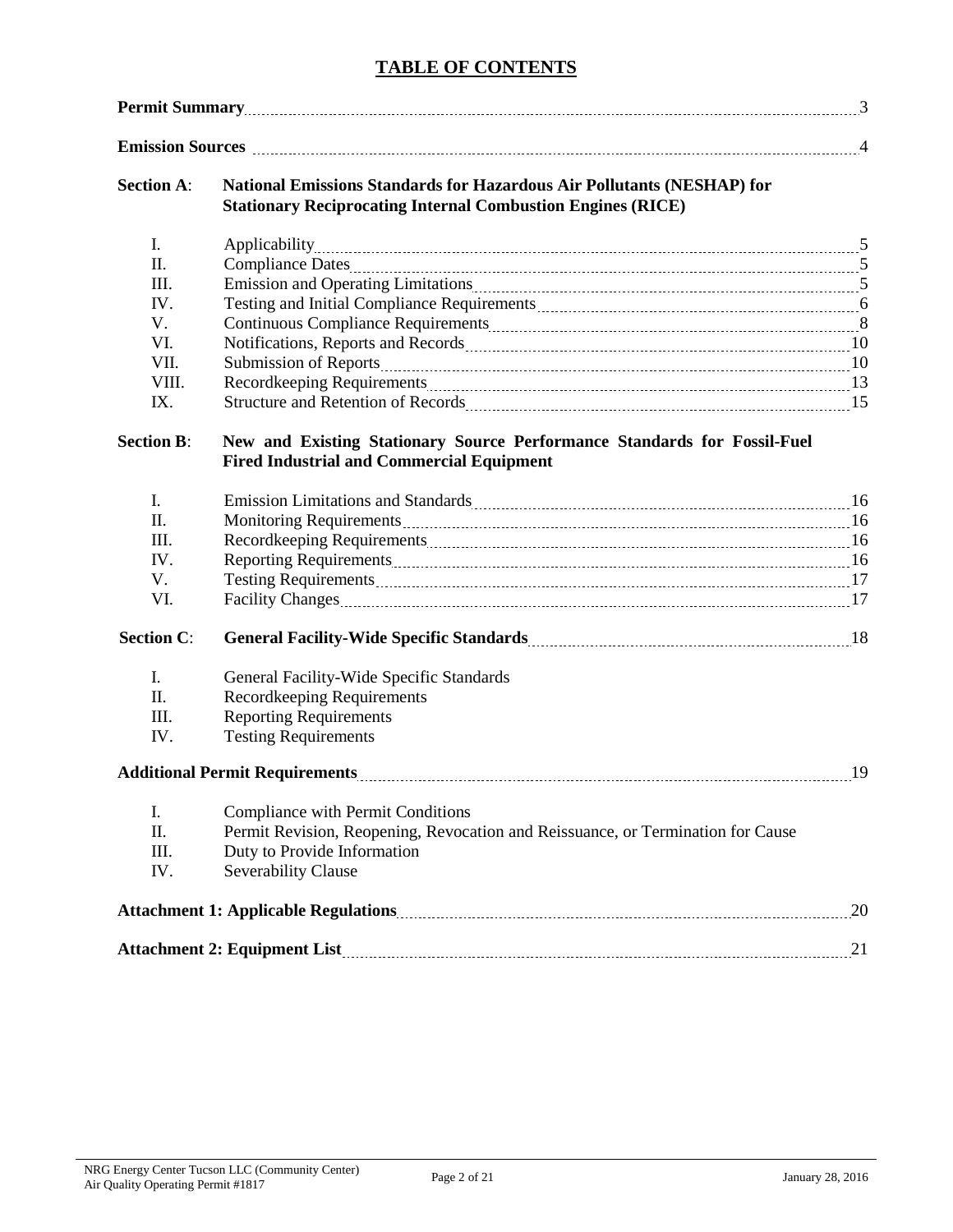# **PERMIT SUMMARY**

NRG Energy Center Tucson, LLC, (NRG) is a municipality providing combined heat and power and district energy to several buildings within downtown Tucson, Arizona. The municipality is a subsidiary of NRG Energy Center Tucson who is a subsidiary of Northwind Phoenix.

The emission sources for NRG are located at 260 S. Church Ave, Tucson, Arizona 85701.

This operating permit is a renewal of an existing 5-year permit. Potential emissions resulting from the facility operations include  $NO<sub>X</sub>$ , VOC, HAPs,  $PM<sub>10</sub>$ , SO<sub>X</sub> and CO.

The annual allowable Potential to Emit for individual pollutants, from all NRG operations is quantified in the Table below. These numbers are for reference purposes only and are not intended for direct enforcement unless specified in the conditions of this permit as an enforceable emissions limitation by rule or as a voluntary accepted condition(s) by the Permittee.

| <b>Pollutant</b>                        | <b>Potential Emissions</b><br>(Tons per Year) |
|-----------------------------------------|-----------------------------------------------|
| Nitrogen Oxides $(NOx)$                 | 30.43                                         |
| Carbon Monoxide (CO)                    | 6.78                                          |
| Sulfur Oxides $(SO_X)$                  | 0.04                                          |
| Volatile Organic Compounds (VOC)        | 0.58                                          |
| Particulate Matter (as $PM_{10}$ )      | 0.53                                          |
| Hazardous Air Pollutants (HAPs – total) | 0.20                                          |

Potential combustion emissions of  $NO<sub>X</sub>$  calculated from propriety information; CO calculated from Catalyst Efficiency Test Report dated March [1](#page-2-0)8, 2014<sup>1</sup>, PM and  $\overline{SO}_X$  are calculated using AP-42 emission factors for permitted equipment.

The facility is a **True Minor for all regulated air pollutants.**

<span id="page-2-0"></span><sup>&</sup>lt;sup>1</sup> Test report for Jenbacher 612 Engine/Generator Operated by Arizona Public Service Company Energy Services for The City of Tucson Community Center. Prepared by EnCon<sup>2</sup> Systems, Inc. Dated March 18, 2014.  $\overline{a}$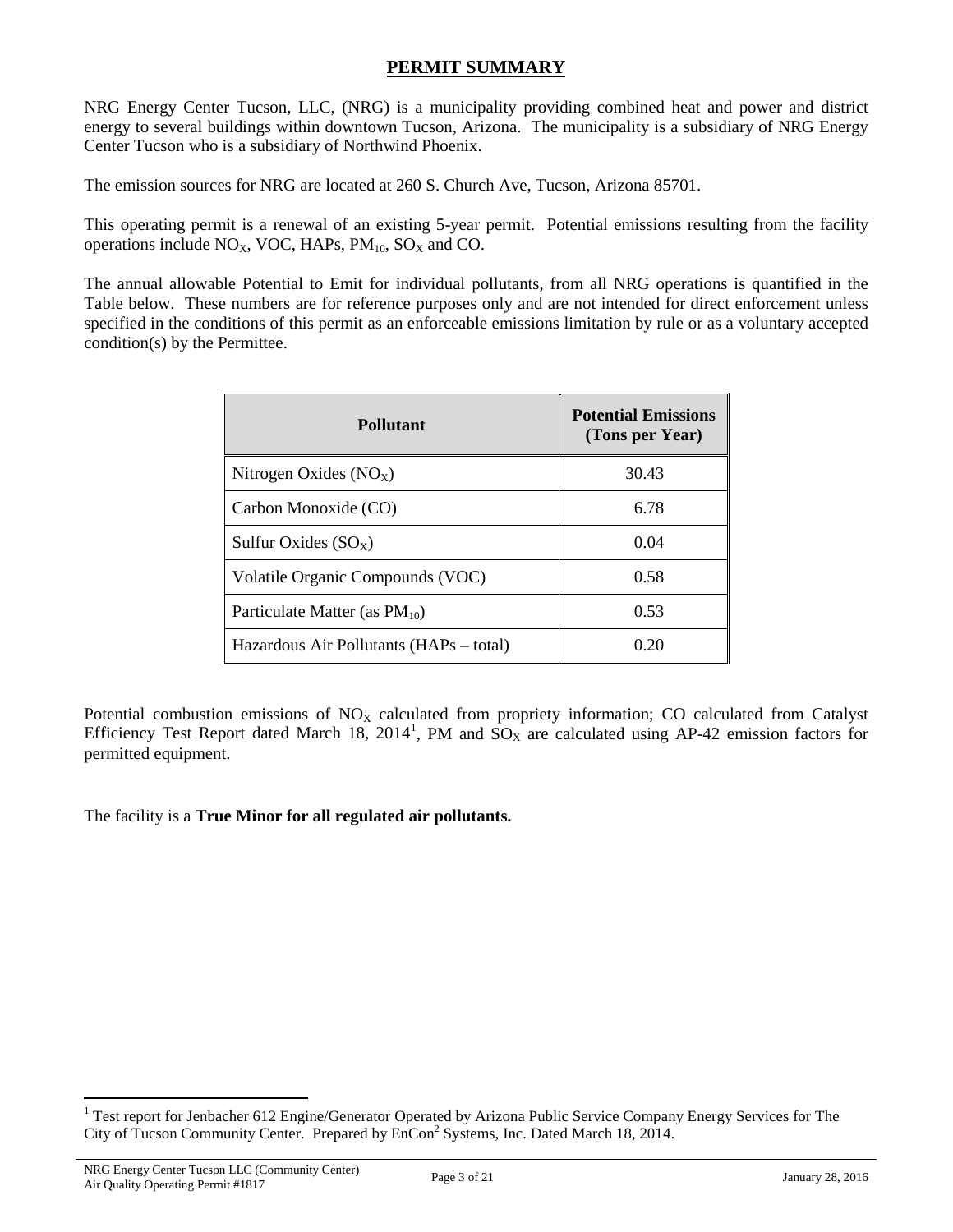# **EMISSION SOURCES**

The affected emission sources at the facility are grouped into the following emission limiting Sections:

- **Section A** National Emissions Standards for Hazardous Air Pollutants (NESHAP) for Stationary Reciprocating Internal Combustion Engines (40 CFR Part 63 Subpart ZZZZ).
- Section B New and Existing Stationary Source Performance Standards for Fossil-Fuel Fired Industrial and Commercial Equipment
- **Section C** Facility Wide Specific Conditions.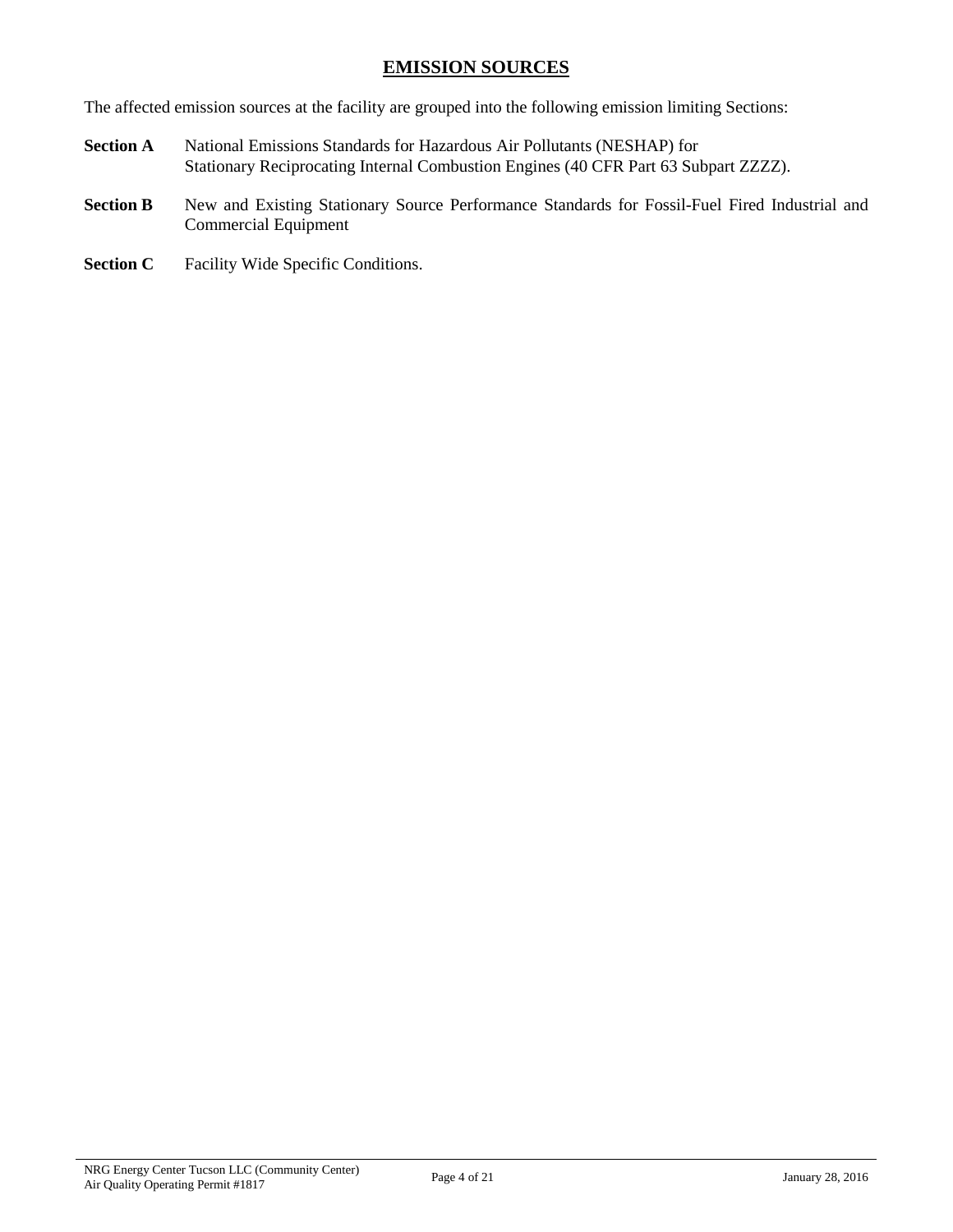### **SECTION A**

# **NATIONAL EMISSIONS STANDARDS FOR HAZARDOUS AIR POLLUTANTS FOR STATIONARY RECIPROCATING INTERNAL COMBUSTION ENGINES**

### **I. APPLICABILITY** [40 CFR 63.6590(a)(1)(iii)]

This Section contains emission limitations and operating limitations for hazardous air pollutants (HAP) emitted from Existing Non-Emergency Spark Ignition 4-Stroke Lean Burn stationary reciprocating internal combustion engines (RICE) – that operate more than 24 hours per year, located at area sources of HAP emissions.

This Section also contains requirements to demonstrate initial and continuous compliance with the emission limitations and operating limitations. In addition, the Additional Permit Requirements listed in Section C of this permit are also applicable.

The applicable emission units are existing stationary RICE located at an area source of HAP emissions. (Stationary RICE is existing if the Permittee commenced construction or reconstruction of the stationary RICE before June 12, 2006). See Table 3, Attachment 2 of this permit for a list of the applicable emission units.

### **II. COMPLIANCE DATES**

The Permittee shall comply with the applicable emission limitations and operating limitations identified within this Section no later than October 19, 2013.  $[40 \text{ CFR } 63.6595(a)(1)]$ 

### **III. EMISSION AND OPERATING LIMITATIONS**

A. Compliance Determination

Compliance with the numerical emission limitations in this Section is based on the results of testing the average of three 1-hour runs using the testing requirements and procedures in IV.C and IV.A of this Section. [40 CFR 63.6603, & 40 CFR 63.6603]

B. Applicable Compliance Requirements

The Permittee shall comply with the requirements in III.C of this Section which apply to the applicable emission unit. [40 CFR 63.6603(a), 40 CFR Subpart ZZZZ, Table 2d & Table 2b]

- C. Carbon Monoxide Limitation
	- 1. The Permittee shall limit the concentration of carbon monoxide (CO) in the Stationary RICE exhaust to 47 ppmvd at 15 percent  $O_2$  or; [40 CFR Subpart ZZZZ: Table 6, 14]
	- 2. Reduce CO emissions by 93 percent or more. [40 CFR Subpart ZZZZ: Table 6, 14]
- D. Hazardous Air Pollutant (HAP) Limitation

The Permittee shall install an oxidation catalyst to reduce HAP emissions from the stationary RICE. [40 CFR Subpart ZZZZ: Table  $2d$ , 9 & Table 6, 14]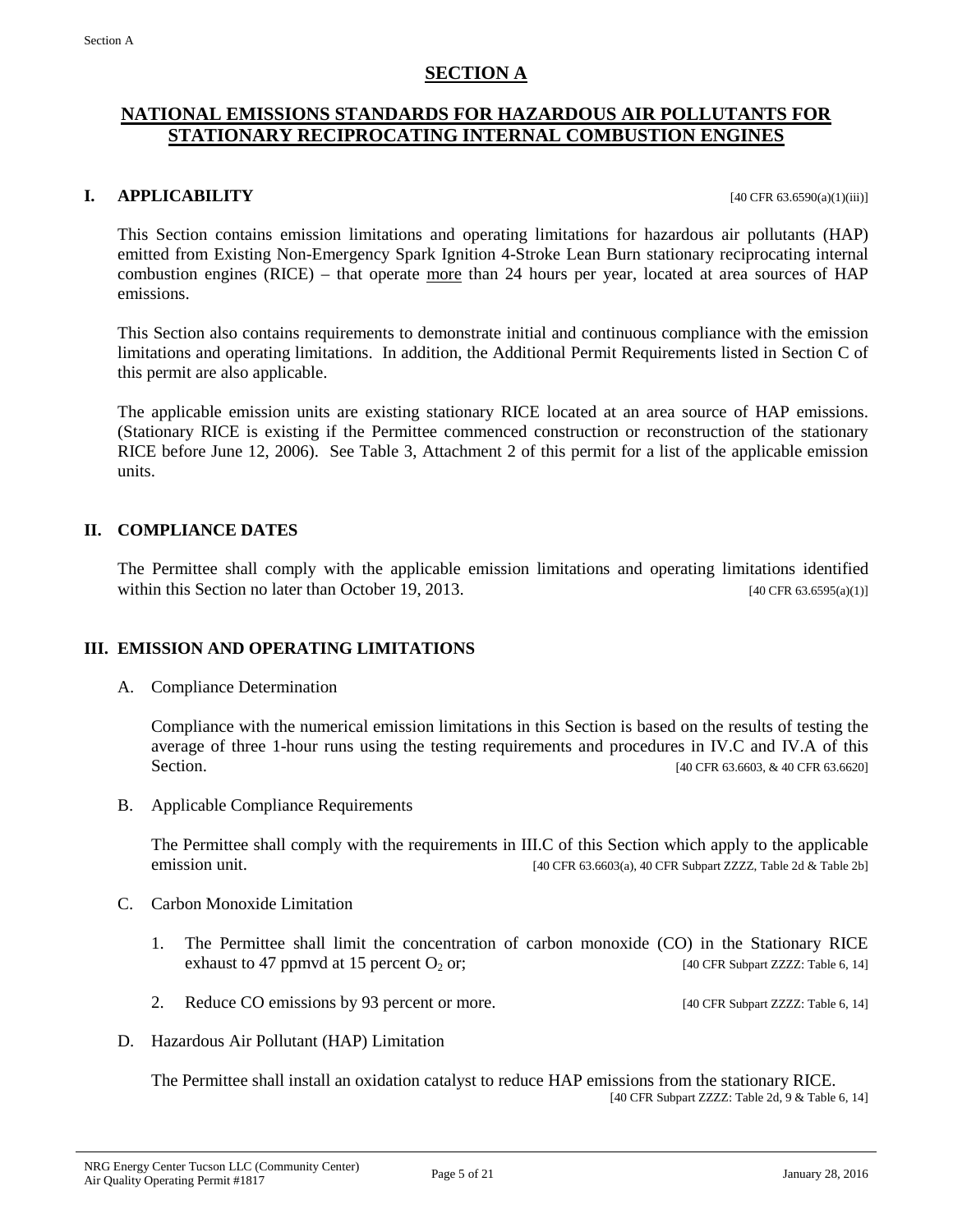- E. Catalyst Inlet Temperature
	- 1. The Permittee shall install a CPMS to continuously monitor catalyst inlet temperature or install equipment to automatically shut down the engine if the catalyst inlet temperature exceeds 1350 °F  $[40 \text{ CFR } 63.6640(a), \text{Table5}, 13.a.ii]$
	- 2. The Permittee shall immediately shutdown the engine if the catalyst inlet temperature exceeds 1350 °F.

[40 CFR 63.6640(a), Table 6, 14.a.iii]

- F. Work Management Practices
	- 1. The Permittee shall operate and maintain the stationary RICE according to the manufacturer's emission-related operation and maintenance instructions; or [40 CFR 63.6640(a), Table 6, 9.a.i]
	- 2. Develop and follow your own maintenance plan which must provide to the extent practicable for the maintenance and operation of the engine in a manner consistent with good air pollution control practice for minimizing emissions. [40 CFR 63.6640(a), Table 6, 9.a.ii]
- G. General Requirements
	- 1. The Permittee shall comply with the emission limitations and operating limitations identified in III of this Section at all times. [40 CFR 63.6605(a)]
	- 2. The Permittee must at all times, operate and maintain any affected source, including associated air pollution control equipment and monitoring equipment, in a manner consistent with safety and good air pollution control practices for minimizing emissions. The general duty to minimize emissions does not require the Permittee to make any further efforts to reduce emissions if levels required by this standard have been achieved. Determination of whether such operation and maintenance procedures are being used will be based on information available to the Control Officer which may include, but is not limited to, monitoring results, review of operation and maintenance procedures, review of operation and maintenance records, and inspection of the source. [40 CFR 63.6605(b)

#### **IV. TESTING AND INITIAL COMPLIANCE REQUIREMENTS**

- A. Initial Performance Test and Initial Compliance Demonstrations
	- 1. The Permittee shall conduct any initial performance test or other initial compliance demonstration according to IV.A.1 of this Section that apply within 180 days after May 3, 2013 and according to the provisions in 40 CFR  $63.7(a)(2)$ . The referenced initial performance test or other initial compliance demonstration requirements for the applicable stationary RICE are presented below: [40 CFR 63.6612(a), 40 CFR 63.6595, 40 CFR 63.7(a)(2) & 40 CFR Subpart ZZZZ : Table 4]
		- a. The Permittee shall comply with the carbon monoxide limitation in III.C.1 of this Section according to the following conditions (i through iv) [40 CFR Subpart ZZZZ : Table 4, 3.a]
			- i. The Permittee shall select the sampling port location and the number/location of traverse points at the exhaust of the stationary RICE. For CO, O2, and moisture measurement, ducts ≤6 inches in diameter may be sampled at a single point located at the duct centroid and ducts  $>6$  and  $\leq 12$  inches in diameter may be sampled at 3 traverse points located at 16.7, 50.0, and 83.3% of the measurement line ( $\hat{ }$ 3-point long line'). If the duct is  $>12$ inches in diameter and the sampling port location meets the two and half-diameter criterion of Section 11.1.1 of Method 1 of 40 CFR part 60, appendix A, the duct may be sampled at `3-point long line'; otherwise, conduct the stratification testing and select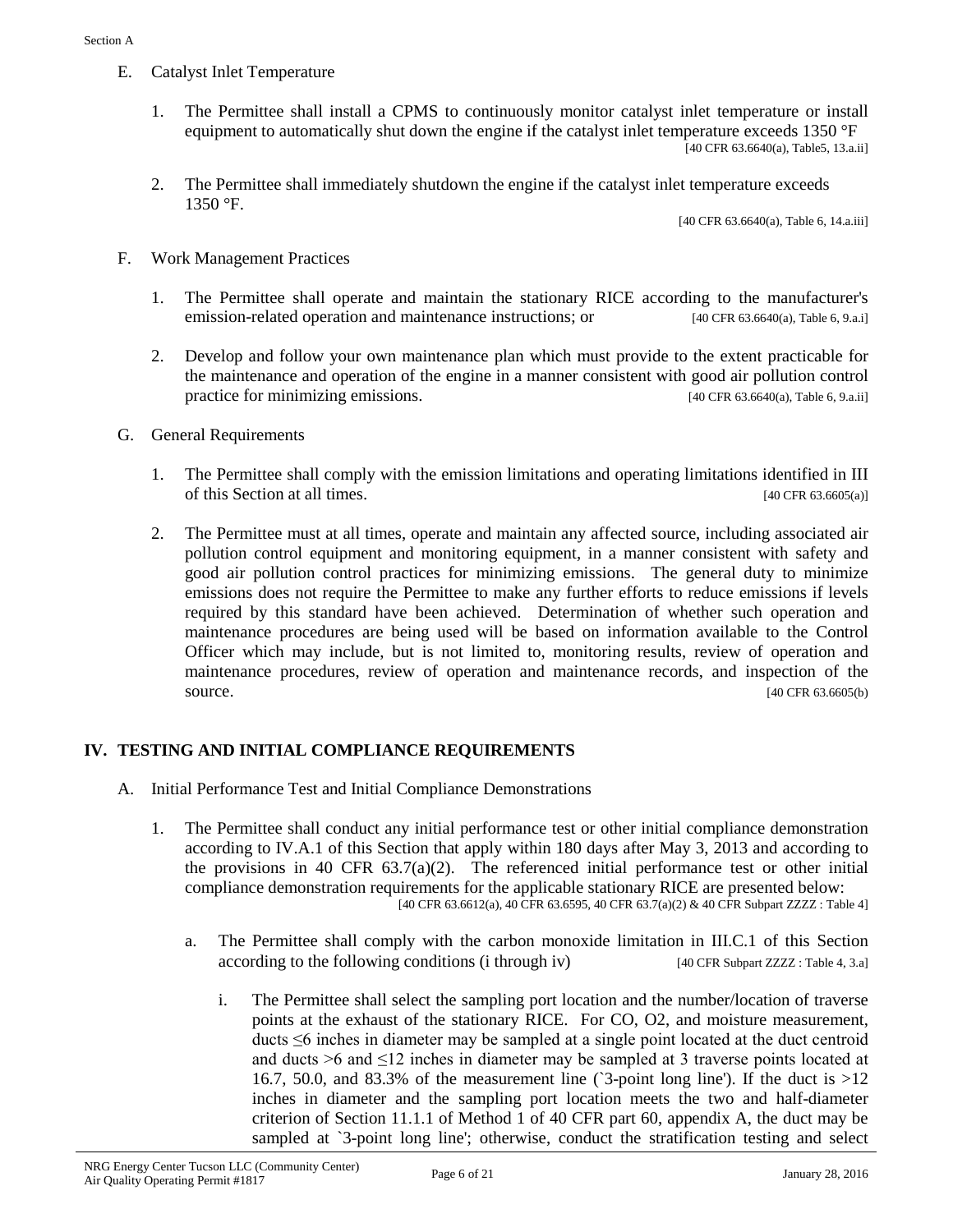sampling points according to Section 8.1.2 of Method 7E of 40 CFR part 60, appendix A. If using a control device, the sampling site must be located at the outlet of the control device. [40 CFR Subpart ZZZZ : Table 4, 3.a.i.(a)]

- ii. The Permittee shall determine the O2 concentration of the stationary RICE exhaust at the sampling port location using Method 3 or 3A or 3B of 40 CFR part 60, appendix A-2, or ASTM Method D6522-00 (Reapproved 2005) (heated probe not necessary). Measurements to determine O2 concentration must be made at the same time and location as the measurements for CO concentration. [40 CFR Subpart ZZZZ : Table 4, 3.a.ii.(1)(a)]
- iii. The Permittee shall measure moisture content of the stationary RICE exhaust at the sampling port location using Method 4 of 40 CFR part 60, appendix A-3, or Method 320 of 40 CFR part 63, appendix A, or ASTM D 6348-03. Measurements to determine moisture content must be made at the same time and location as the measurements for CO concentration. [40 CFR Subpart ZZZZ : Table 4, 3.a.iii.(1)(a)]
- iv. The Permittee shall measure CO at the exhaust of the stationary RICE using Method 10 of 40 CFR part 60, appendix A-4, ASTM Method D6522-00 (2005), Method 320 of 40 CFR part 63, appendix A, or ASTM D6348-03. CO concentration must be at 15 percent O2, dry basis. Results of this test consist of the average of the three 1-hour or longer runs. [40 CFR Subpart ZZZZ : Table  $4$ ,  $3$ .a.v. $(1)(a)$ ]
- b. The Permittee shall comply with the carbon monoxide limitation in III.C.2 of this Section according to the following conditions (i through iii). [40 CFR Subpart ZZZZ : Table 4, 1.a]
	- i. The Permittee shall select the sampling port location and the number/location of traverse points at the inlet and outlet of the control device; and for  $CO$  and  $O<sub>2</sub>$  measurement, ducts ≤6 inches in diameter may be sampled at a single point located at the duct centroid and ducts >6 and  $\leq 12$  inches in diameter may be sampled at 3 traverse points located at 16.7, 50.0, and 83.3% of the measurement line (`3-point long line'). If the duct is >12 inches in diameter and the sampling port location meets the two and half-diameter criterion of Section 11.1.1 of Method 1 of 40 CFR part 60, appendix A-1, the duct may be sampled at `3-point long line'; otherwise, conduct the stratification testing and select sampling points according to Section 8.1.2 of Method 7E of 40 CFR part 60, appendix A-4.

[40 CFR Subpart ZZZZ: Table 4, 1.a.i.(a)]

ii. The Permittee shall measure the  $O_2$  at the inlet and outlet of the control device; and using Method 3 or 3A or 3B of 40 CFR part 60, appendix A-2, or ASTM Method D6522-00 (Reapproved 2005) (heated probe not necessary). Measurements to determine  $O_2$  must be made at the same time as the measurements for CO concentration.

[40 CFR Subpart ZZZZ: Table 4, 1.a.ii.(1)(b)]

- iii. The Permittee shall measure CO at the inlet and outlet of the control device using ASTM D6522-00 (Reapproved 2005) (heated probe not necessary) or Method 10 of 40 CFR part 60, appendix A-4. [40 CFR Subpart ZZZZ: Table 4, 1.a.iii.(1)(c)]
- 2. The Permittee is not required to conduct an initial performance test on a unit for which a performance test has been previously conducted, but the test must meet all of the conditions described in IV.A.2.a through d of this Section. [40 CFR 63.6612(b)]
	- a. The test must have been conducted using the same methods specified in Subpart ZZZZ, and these methods must have been followed correctly. [40 CFR 63.6612(b)(1)]
	- b. The test must not be older than 2 years.  $[40 \text{ CFR } 63.6612(b)(2)]$ c. The test must be reviewed and accepted by the Control Officer. [40 CFR 63.6612(b)(3)]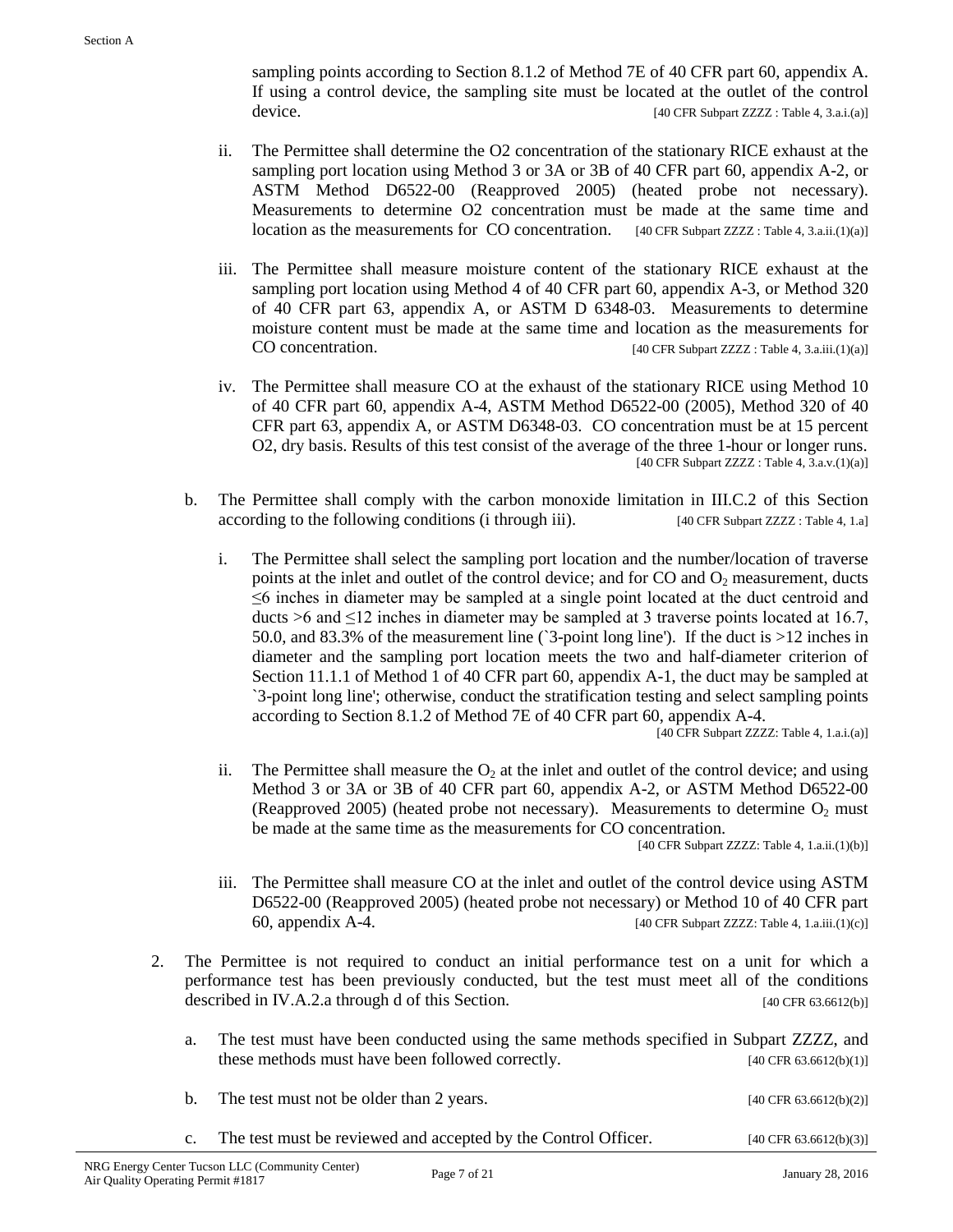- d. Either no process or equipment changes must have been made since the test was performed, or the Permittee must be able to demonstrate that the results of the performance test, with or without adjustments, reliably demonstrate compliance despite process or equipment changes.  $[40 \text{ CFR } 63.6612(b)(4)]$
- 3. Initial compliance demonstration with the emission limitations and operating limitations.

[40 CFR 63.6630(e)]

The initial compliance demonstration required for existing non-emergency 4SLB stationary RICE with a site rating of more than 500 HP located at an area source of HAP that are not remote stationary RICE and that are operated more than 24 hours per calendar year must be conducted according to the following requirements:

- a. The compliance demonstration must consist of at least three test runs.
- b. Each test run must be of at least 15 minute duration, except that each test conducted using the method in Appendix A to 40 CFR 63, Subpart ZZZZ, must consist of at least one measurement cycle and include at least 2 minutes of test data phase measurement.
- c. If you are demonstrating compliance with the CO concentration or CO percent reduction requirement, you must measure CO emissions using one of the CO measurement methods specified in Table 4 of 40 CFR 63, Subpart ZZZZ, or using Appendix A to 40 CFR 63, Subpart ZZZZ.
- d. If you are demonstrating compliance with the THC percent reduction requirement, you must measure THC emissions using Method 25A, reported as propane, of 40 CFR Part 60, Appendix A.
- e. You must measure  $O_2$  using one of the  $O_2$  measurement methods specified in Table 4 of 40 CFR 63, Subpart ZZZZ. Measurements to determine  $O_2$  concentration must be made at the same time as the measurements for CO or THC concentration.
- f. If you are demonstrating compliance with the CO or THC percent reduction requirement, you must measure CO or THC emissions and  $O<sub>2</sub>$  emissions simultaneously at the inlet and outlet of the control device.

#### **V. CONTINUOUS COMPLIANCE REQUIREMENTS**

A. Monitoring and Collection of Data to Demonstrate Continuous Compliance [40 CFR 63.6635]

To demonstrate compliance with the emission and operating limitations of this Section, the Permittee must monitor and collect data according to the following: [40 CFR 63.6635(a)]

1. Except for monitor malfunctions, associated repairs, and required quality assurance or control activities (including, as applicable, calibration checks and required zero and span adjustments), the Permittee must monitor continuously at all times that the stationary RICE is operating.

 $[40 \text{ CFR } 63.6635(b)]$ 

2. The Permittee may not use data recorded during monitoring malfunctions, associated repairs, and required quality assurance or control activities in data averages and calculations used to report emission or operating levels. The Permittee must, however, use all the valid data collected during all other periods. [40 CFR 63.6635(c)]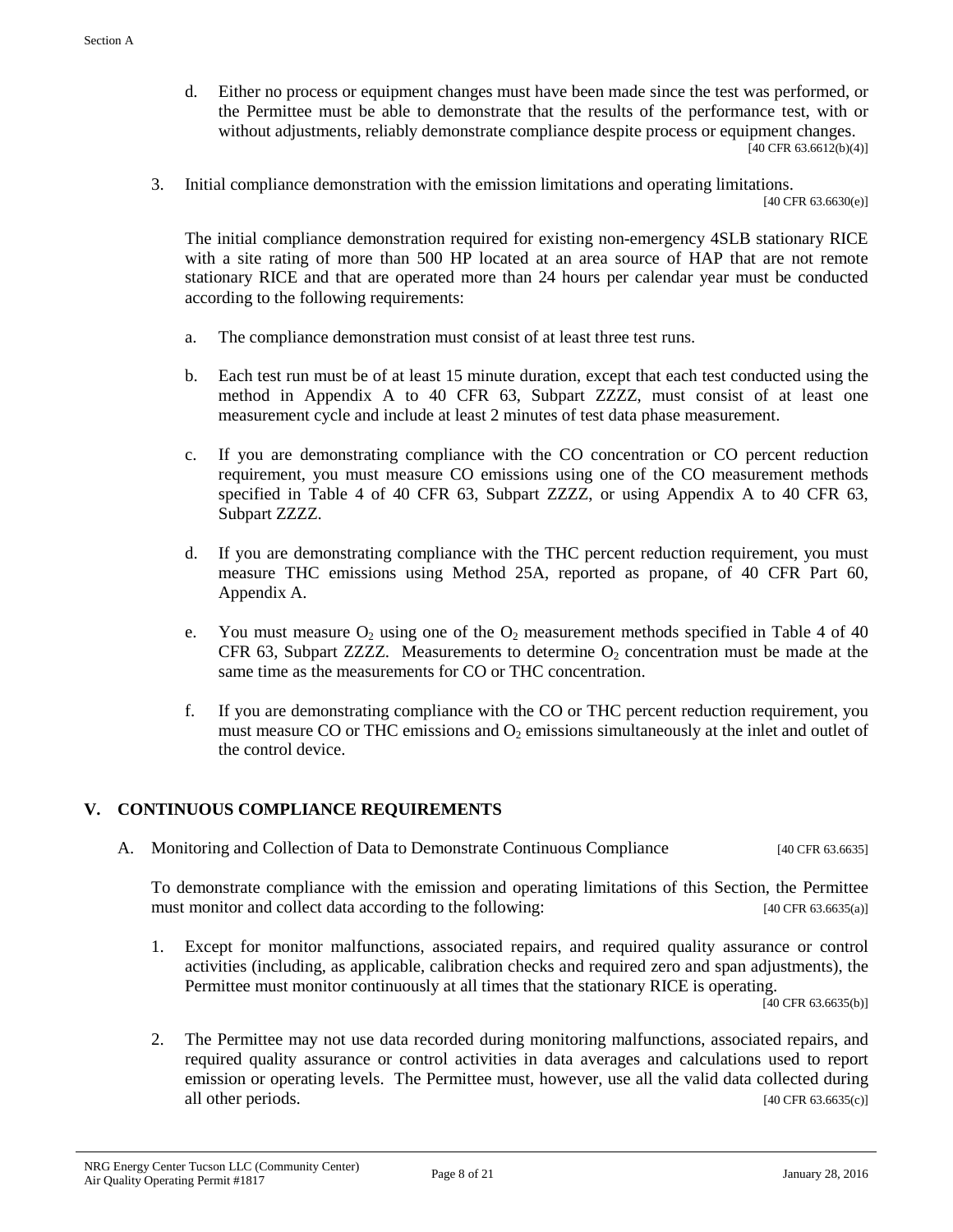B. Work Management Practices for existing non-emergency 4SLB and 4SRB stationary RICE >500 HP located at an area source of HAP that operate 24 hours or less per calendar year.

The Permittee must report each instance in which the Permittee did not meet the HAP emission limitation or operating limitation in III.D and III.E respectively of this Section (Tables 2b and Table 2d in subpart ZZZZ as applicable). These instances are deviations from the emission and operating limitations in this subpart ZZZZ. These deviations must be reported according to the requirements in VII of this Section. If you change your catalyst, you must re-establish the values of the operating parameters measured during the initial performance test. When you re-establish the values of your operating parameters, you must also conduct a performance test to demonstrate that you are meeting the required emission limitation applicable to your stationary RICE. [40 CFR 63.6640(b)]

C. Demonstration of Continuous Compliance with the emission limitations and operating limitations. [40 CFR 63.6640(c)]

The annual compliance demonstration required for existing non-emergency 4SLB stationary RICE with a site rating of more than 500 HP located at an area source of HAP that are not remote stationary RICE and that are operated more than 24 hours per calendar year must be conducted according to the following requirements:

- 1. The compliance demonstration must consist of at least one test run.
- 2. Each test run must be of at least 15 minute duration, except that each test conducted using the method in appendix A to this subpart must consist of at least one measurement cycle and include at least 2 minutes of test data phase measurement.
- 3. Demonstrating compliance with the CO concentration or CO percent reduction requirement, the Permittee must measure CO emissions using one of the CO measurement methods specified in Table 4 of 40 CFR 63 subpart ZZZZ, or using Appendix A to 40 CFR 63 subpart ZZZZ.
- 4. Demonstrating compliance with the THC percent reduction requirement, the Permittee must measure THC emissions using EPA Method 25A, reported as propane, of 40 CFR Part 60, Appendix A.
- 5. The Permittee must measure  $O_2$  using one of the  $O_2$  measurement methods specified in Table 4 of 40 CFR 63 subpart ZZZZ. Measurements to determine O2 concentration must be made at the same time as the measurements for CO or THC concentration.
- 6. Demonstrating compliance with the CO or THC percent reduction requirement, the Permittee must measure CO or THC emissions and  $O_2$  emissions simultaneously at the inlet and outlet of the control device.
- 7. If the results of the annual compliance demonstration show that the emissions exceed the levels specified in Table 6 of 40 CFR 63, Subpart ZZZZ, the stationary RICE must be shut down as soon as safely possible, and appropriate corrective action must be taken (e.g., repairs, catalyst cleaning, catalyst replacement). The stationary RICE must be retested within 7 days of being restarted and the emissions must meet the levels specified in Table 6 of 40 CFR 63, Subpart ZZZZ. If the retest shows that the emissions continue to exceed the specified levels, the stationary RICE must again be shut down as soon as safely possible, and the stationary RICE may not operate, except for purposes of startup and testing, until the owner/operator demonstrates through testing that the emissions do not exceed the levels specified in Table 6 of 40 CFR 63, Subpart ZZZZ.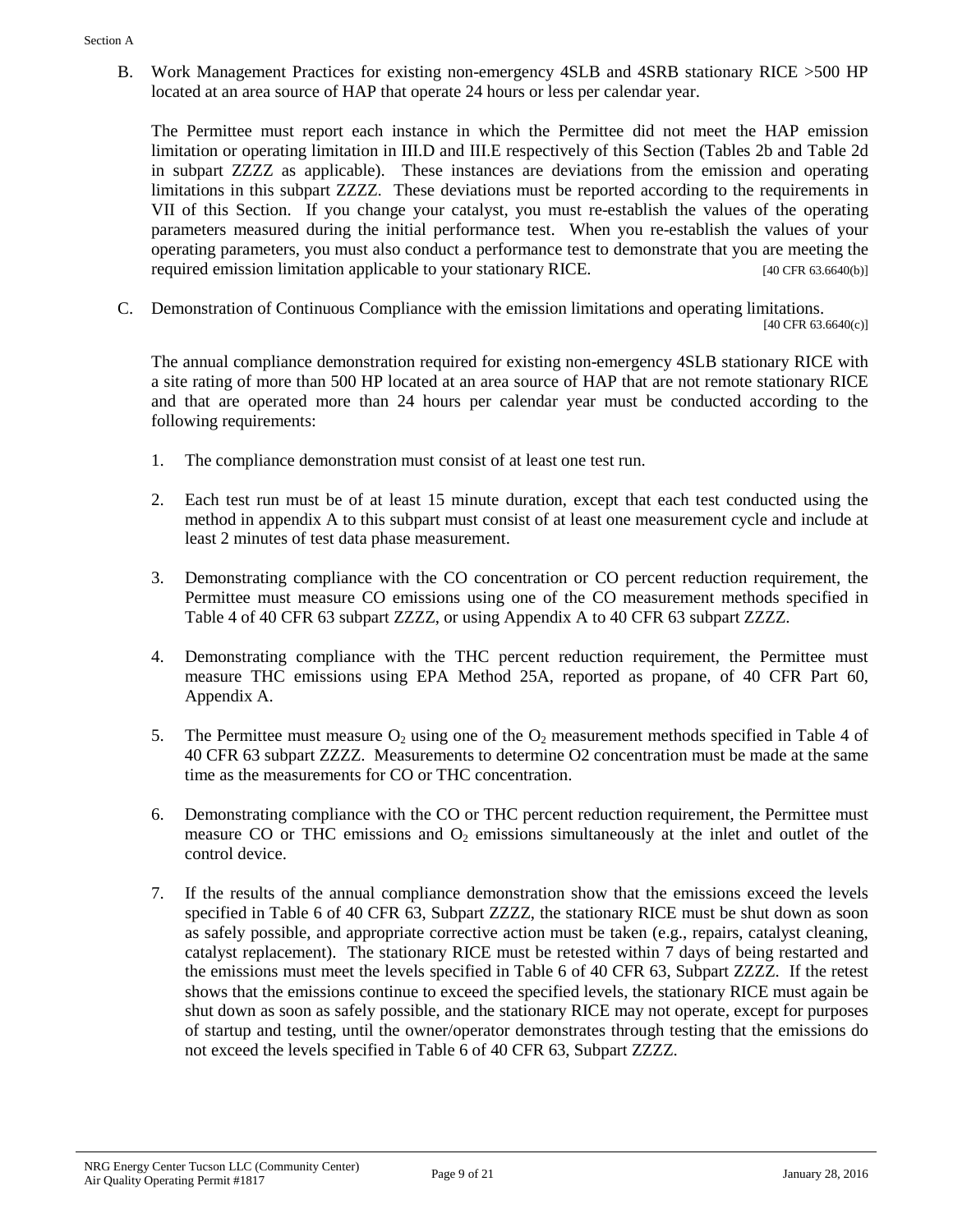#### **VI. NOTIFICATIONS, REPORTS AND RECORDS** [40 CFR 63.6645]

- A. The Permittee must submit a Notification of Intent to conduct a performance test at least 60 days before the performance test is scheduled to begin. [40 CFR 63.6645(g)]
- B. The Permittee must submit a Notification of Compliance Status according to the following:

 $[40 \text{ CFR } 63.6645 \text{ (h)}]$ 

- 1. For each initial compliance demonstration required in IV.A.1.g to this Section that does not include a performance test, the Permittee must submit the Notification of Compliance Status before the close of business on the 30th day following the completion of the initial compliance demonstration. [40 CFR 63.6645(h)(1)]
- 2. For each initial compliance demonstration required in IV.A.1.g of this Section that includes a performance test conducted according to the requirements in IV.B of this Section, you must submit the Notification of Compliance Status, including the performance test results, before the close of business on the 60th day following the completion of the performance test. [40 CFR 63.6645(h)(2)]

#### **VII. SUBMISSION OF REPORTS**

A. Requirements for Reports

Unless the Control Officer has approved a different schedule for submission of reports under 40 CFR 63.10(a), the Permittee must submit each report semiannually and according to the requirements in VII.A.1 through A.5 of this Section. [40 CFR 63.6650(a) & (b)]

- 1. If there are no deviations from any emission limitations or operating limitations, a statement that there were no deviations from the emission limitations or operating limitations during the reporting period. [40 CFR Subpart ZZZZ : Table 7, 1.a,i]
- 2. The first semiannual Compliance report must cover the period beginning on the compliance date that is specified for your affected source in II of this Section (May 3, 2013) and ending on December 31 (the end of the first calendar half after the compliance date). [40 CFR 63.6650(b)(1)]
- 3. The first semiannual Compliance report must be postmarked or delivered no later than January 31 (the date that follows the end of the first calendar half after May 3, 2013 (the compliance date that is specified in II of this Section.  $[40 \text{ CFR } 63.6650(b)(2)]$ is specified in II of this Section.
- 4. Each subsequent semiannual Compliance report must cover the semiannual reporting period from January 1 through June 30 or the semiannual reporting period from July 1 through December 31.

[40 CFR 63.6650(b)(3)]

5. Each subsequent Compliance report must be postmarked or delivered no later than July 31 or January 31, whichever date is the first date following the end of the semiannual reporting period.  $[40 \text{ CFR } 63.6650(b)(4)]$ 

| B. The Compliance report must contain the following information: | [40 CFR 63.6650(c)] |
|------------------------------------------------------------------|---------------------|
|                                                                  |                     |

2. Statement by a Responsible Official, with that official's name, title, and signature, certifying the  $\text{accuracy of the content of the report.}$  [40 CFR 63.6650(c)(2)]

1. Company name and address. [40 CFR 63.6650(c)(1)]

3. Date of report and beginning and ending dates of the reporting period.  $[40 \text{ CFR } 63.6650(c)(3)]$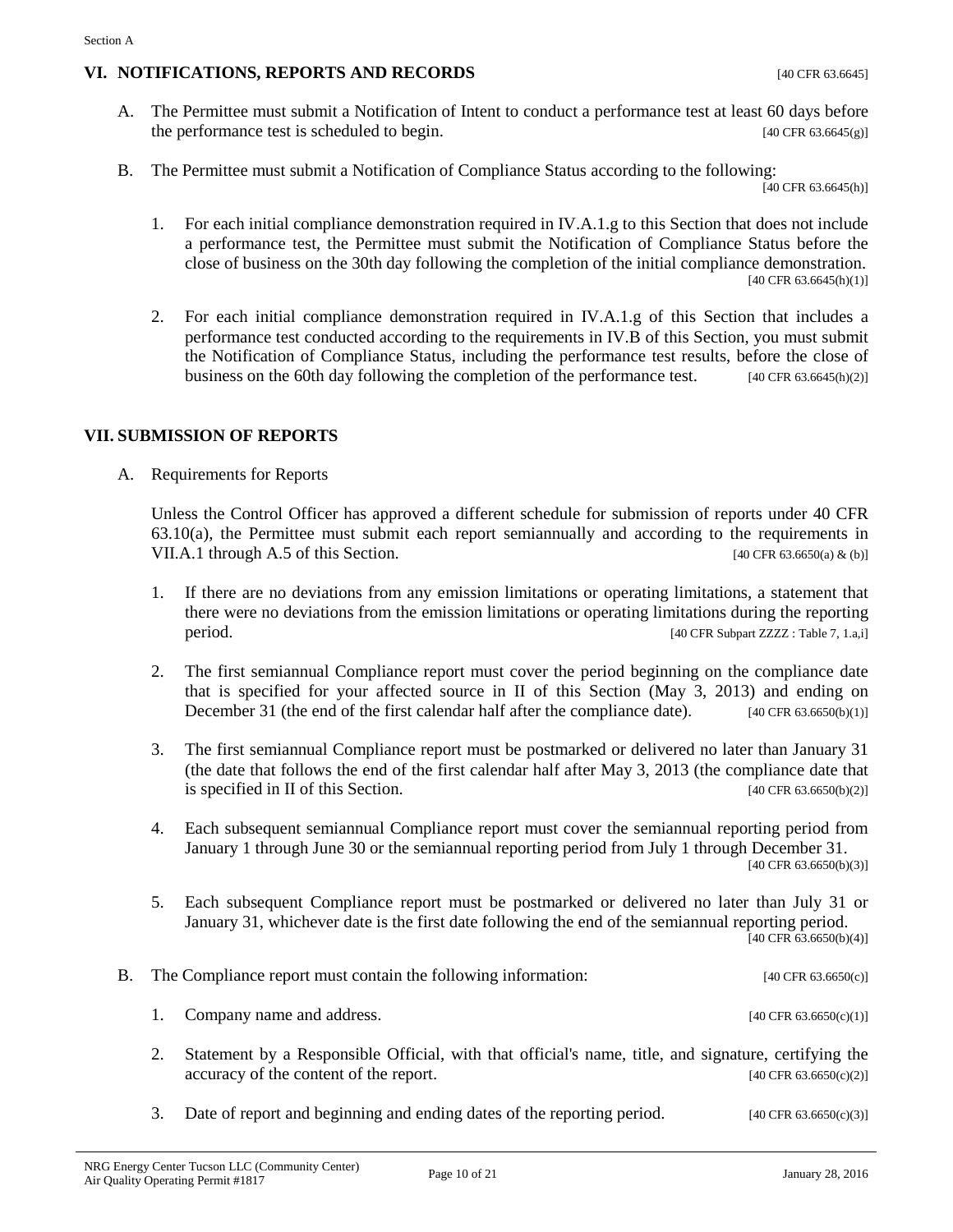- 4. If you had a malfunction during the reporting period, the compliance report must include the number, duration, and a brief description for each type of malfunction which occurred during the reporting period and which caused or may have caused any applicable emission limitation to be exceeded. The report must also include a description of actions taken by an owner or operator during a malfunction of an affected source to minimize emissions in accordance with III.G.2 of this Section, including actions taken to correct a malfunction. [40 CFR 63.6650(c)(4) & 40 CFR 63.6605(b)]
- 5. If there are no deviations from any emission or operating limitations that apply to you, a statement that there were no deviations from the emission or operating limitations during the reporting  $period.$  [40 CFR 63.6650(c)(5)]
- 6. If there were no periods during which the continuous monitoring system (CMS), including CEMS and CPMS, was out-of-control, as specified in V.B.6.a and b of this Section, a statement that there were no periods during which the CMS was out-of-control during the reporting period.

 $[40 \text{ CFR } 63.6650 \text{ (c)} (6) \& 40 \text{ CFR } 63.8 \text{ (c)} (7)]$ 

- a. A CMS is out of control if:
	- i. The zero (low-level), mid-level (if applicable), or high-level calibration drift (CD) exceeds two times the applicable CD specification in the applicable performance specification or in the relevant standard; or  $[40 \text{ CFR } 63.8(c)(7)(i)(A)]$
	- ii. The CMS fails a performance test audit (e.g., cylinder gas audit), relative accuracy audit, relative accuracy test audit, or linearity test audit; or  $[40 \text{ CFR } 63.8(c)(7)(i)B)]$
	- iii. The COMS CD exceeds two times the limit in the applicable performance specification in the relevant standard.  $[40 \text{ CFR } 63.8(c)(7)(i)(C)]$
- b. When the CMS is out of control, the Permittee shall take the necessary corrective action and shall repeat all necessary tests which indicate that the system is out of control. The Permittee shall take corrective action and conduct retesting until the performance requirements are below the applicable limits. The beginning of the out-of-control period is the hour the Permittee conducts a performance check (e.g., calibration drift) that indicates an exceedance of the performance requirements established under this part. The end of the out-of-control period is the hour following the completion of corrective action and successful demonstration that the system is within the allowable limits. During the period the CMS is out of control, recorded data shall not be used in data averages and calculations, or to meet any data availability requirement established under this part.

 $[40 \text{ CFR } 63.8(c)(7)(ii)]$ 

C. Compliance Report Requirements for each Deviation of Emission or Operating Limitation not using a CMS.

For each deviation from an emission or operating limitation that occurs for a stationary RICE where the Permittee is not using a CMS to comply with the emission or operating limitations in this Section, the Compliance report must contain the information in V.B.1 through 4 of this Section and the information in V.C.1 and 2 of this Section.  $[40 \text{ CFR } 63.6650(d)]$ 

- 1. The total operating time of the stationary RICE at which the deviation occurred during the reporting period.  $[40 \text{ CFR } 63.6650(d)(1)]$
- 2. Information on the number, duration, and cause of deviations (including unknown cause, if applicable), as applicable, and the corrective action taken.  $[40 \text{ CFR } 63.6650(d)(2)]$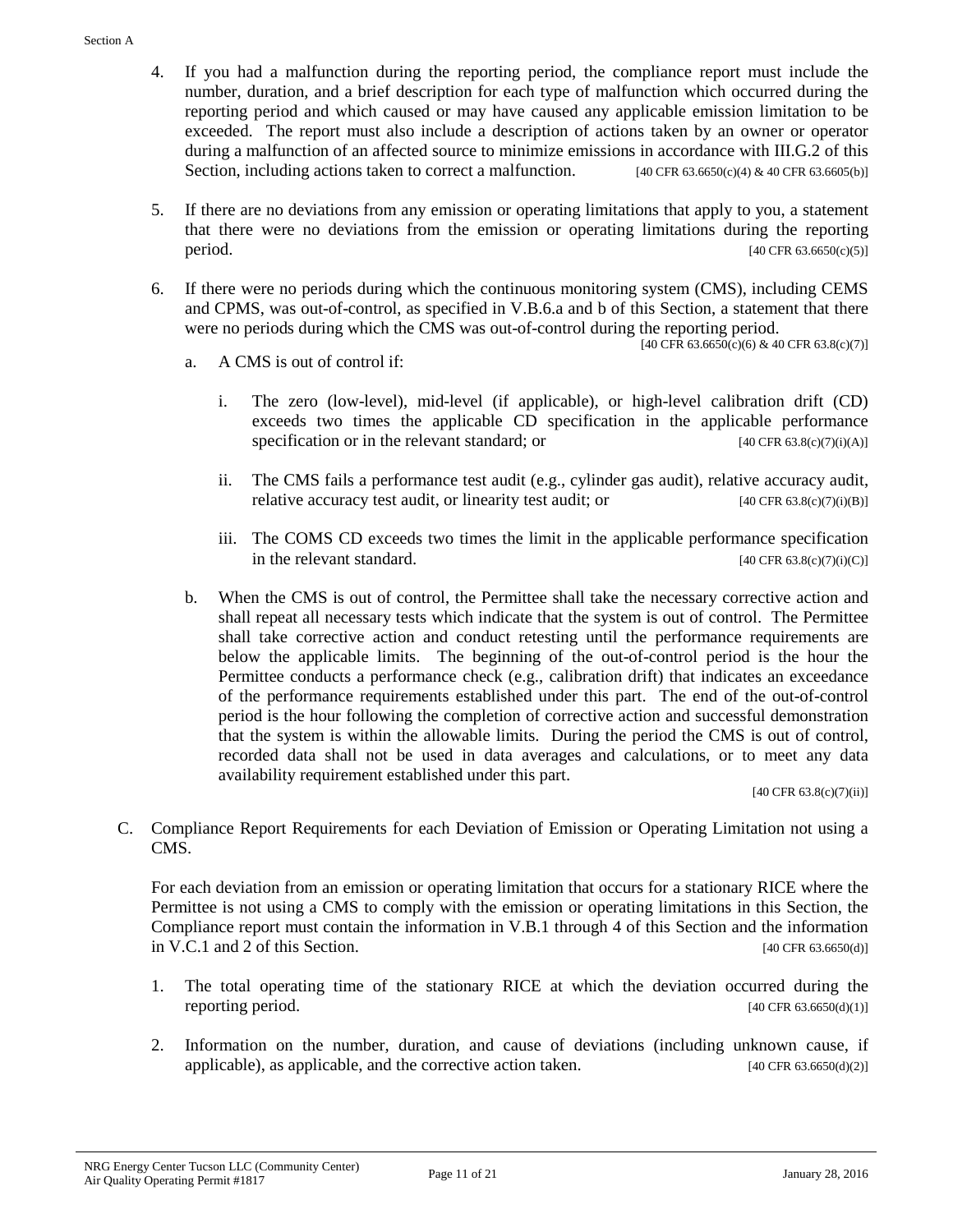D. Compliance Report Requirements for each Deviation of Emission or Operating Limitation Using a CMS.

For each deviation from an emission or operating limitation occurring for a stationary RICE where you are using a CMS to comply with the emission and operating limitations in this subpart, the Permittee must include information in V.B.1 through 4 and V.D.1 through 12 of this Section. [40 CFR 63.6650(e)]

- 1. The date and time that each malfunction started and stopped. [40 CFR 63.6650(e)(1)]
- 2. The date, time, and duration that each CMS was inoperative, except for zero (low-level) and high $level \, checks.$  [40 CFR 63.6650(e)(2)]
- 3. The date, time, and duration that each CMS was out-of-control, including the following information  $[40 \text{ CFR } 63.6650 \text{ (e)} (3) \& 40 \text{ CFR } 63.8 \text{ (c)} (8)]$
- 4. The date and time that each deviation started and stopped, and whether each deviation occurred during a period of malfunction or during another period.  $[40 \text{ CFR } 63.6650(e)(4)]$
- 5. A summary of the total duration of the deviation during the reporting period, and the total duration as a percent of the total source operating time during that reporting period.

[40 CFR 63.6650(e)(5)]

- 6. A breakdown of the total duration of the deviations during the reporting period into those that are due to control equipment problems, process problems, other known causes, and other unknown **causes.** [40 CFR 63.6650(e)(6)]
- 7. A summary of the total duration of CMS downtime during the reporting period, and the total duration of CMS downtime as a percent of the total operating time of the stationary RICE at which the CMS downtime occurred during that reporting period. [40 CFR 63.6650(e)(7)]
- 8. An identification of each parameter and pollutant (CO or formaldehyde) that was monitored at the stationary RICE.  $[40 \text{ CFR } 63.6650(e)(8)]$

| 9. A brief description of the stationary RICE.         | [40 CFR $63.6650(e)(9)$ ]  |
|--------------------------------------------------------|----------------------------|
| 10 A brief description of the CMS.                     | [40 CFR $63.6650(e)(10)$ ] |
| 11. The date of the latest CMS certification or audit. | [40 CFR $63.6650(e)(11)$ ] |
|                                                        |                            |

12. A description of any changes in CMS, processes, or controls since the last reporting period. [40 CFR 63.6650(e)(12)]

E. Reporting of Deviations in the Semiannual Monitoring Report

The Permittee must report all deviations as defined in this Section in the semiannual monitoring report required by V.A. of this Section.  $[40 \text{ CF } 63.6650(f)]$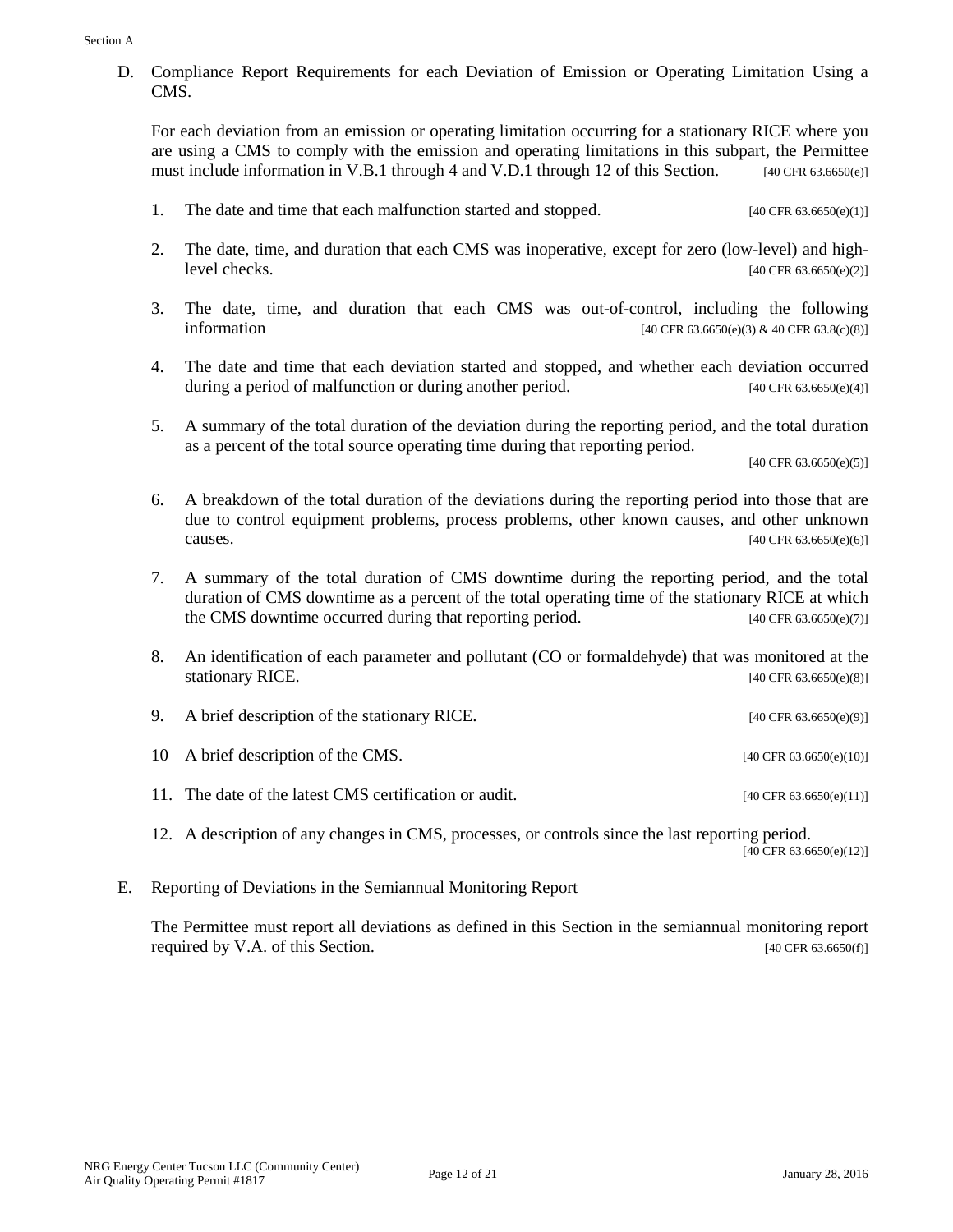### **VIII. RECORDKEEPING REQUIREMENTS**

- A. The Permittee must keep the records described in VIII.A.1 through A.5, VIII.B.1 through B.3 and VIII.C of this Section. [40 CFR 63.6655]
	- 1. A copy of each notification and report that the Permittee submitted to comply with this subpart, including all documentation supporting any Initial Notification or Notification of Compliance Status that were submitted. The Permittee shall also maintain files of all information (including all reports and notifications) required by this Section recorded in a form suitable and readily available for expeditious inspection and review. The files shall be retained for at least 5 years following the date of each occurrence, measurement, maintenance, corrective action, report, or record. At a minimum, the most recent 2 years of data shall be retained on site. The remaining 3 years of data may be retained off site. Such files may be maintained on microfilm, on a computer, on computer floppy disks, on magnetic tape disks, or on microfiche. [40 CFR 63.6655(a), 40 CFR 63.10(b)(2)(xiv), 40 CFR 63.9 & 40 CFR 63.10(b)]
	- 2. Records of the occurrence and duration of each malfunction of operation (i.e., process equipment) or the air pollution control and monitoring equipment.  $[40 \text{ CFR } 63.6655(a/2)]$
	- 3. Records of all performance tests, performance evaluations and opacity and visible emission **observations.** [40 CFR 63.6655(a)(3) & 40 CFR 63.10(b)(2)(viii)]
	- 4. Records of all required maintenance performed on the air pollution control and monitoring equipment. [40 CFR 63.6655(a)(4)]
	- 5. Records of actions taken during periods of malfunction to minimize emissions in accordance with III.G.2, including corrective actions to restore malfunctioning process and air pollution control and monitoring equipment to its normal or usual manner of operation.

 $[40 \text{ CFR } 63.6655(a)(5) \& 40 \text{ CFR } 63.6605(b)]$ 

- B. For each CEMS or CPMS, the Permittee must keep the records listed in VIII.B.1 through 3 of this Section: [40 CFR 63.6655(b)]
	- 1. Records described in VIII.B.1.a through 1.g of this Section.

[40 CFR 63.6655(b)(1) & 40 CFR 63.10(b)(2)(vi) through (xi)]

- a. Each period during which a CMS is malfunctioning or inoperative (including out-ofcontrol periods);  $[40 \text{ CFR } 63.10(b)(2)(vi)]$
- b. All required measurements needed to demonstrate compliance with a relevant standard (including, but not limited to, 15-minute averages of CMS data, raw performance testing measurements, and raw performance evaluation measurements, that support data that the source is required to report); [40 CFR 63.10(b)(2)(vii)]
- c. The Control Officer may require the Permittee to maintain all measurements as required by VIII.B 1.b of this section, if the Control Officer determines these records are required to more accurately assess the compliance status of the affected source.

[40 CFR 63.10(b)(2)(vi)(C)]

- d. All results of performance tests, CMS performance evaluations, and opacity and visible emission observations;
- e All measurements as may be necessary to determine the conditions of performance tests and performance evaluations;
- f. All CMS calibration checks;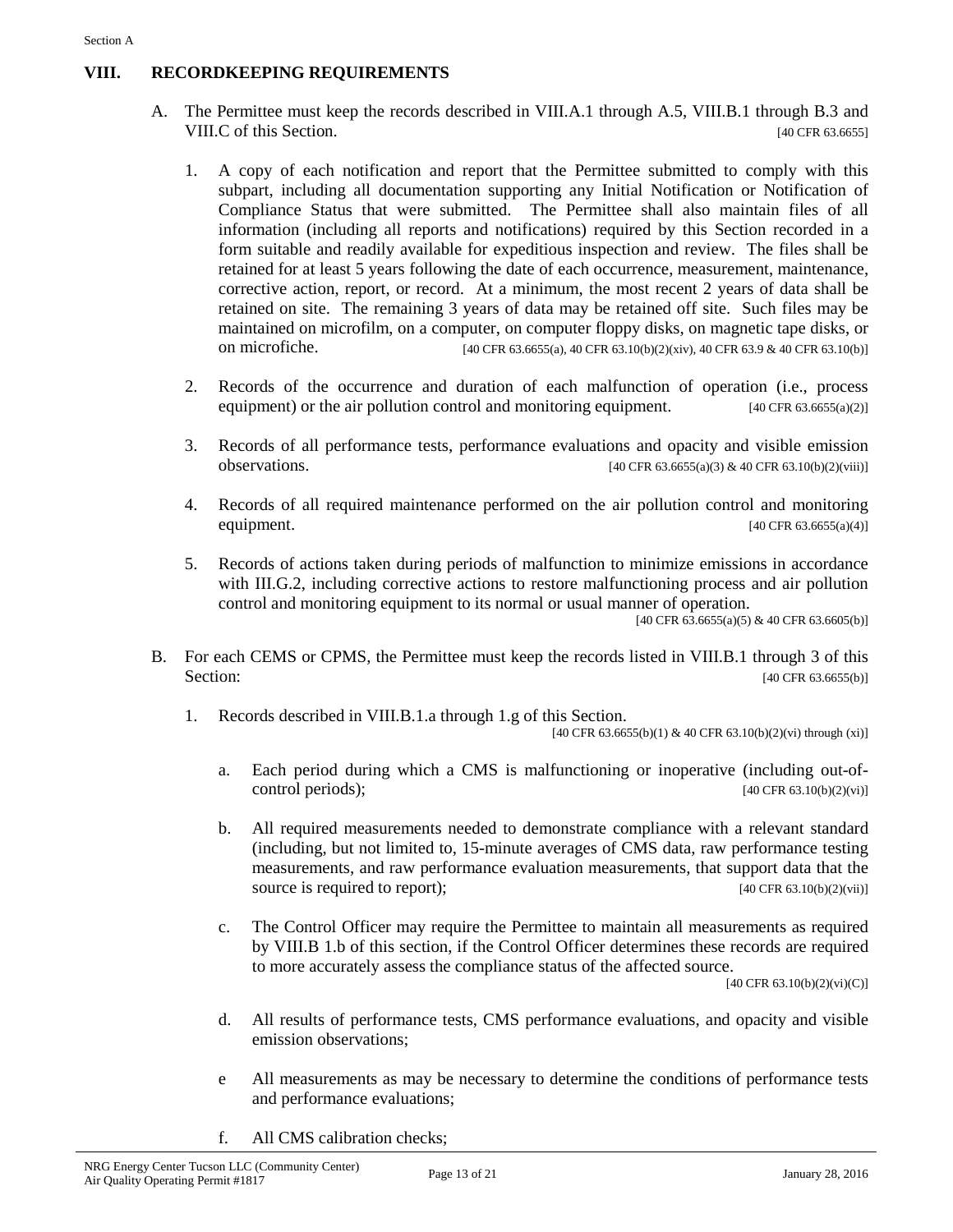- g. All adjustments and maintenance performed on CMS;
- 2. Previous (i.e., superseded) versions of the performance evaluation plan as required below:  $[40 \text{ CFR } 63.6655(b)(2) \& 40 \text{ CFR } 63.8(d)(3)]$ 
	- a. The Permittee shall keep these written procedures on record for the life of the affected source or until the affected source is no longer subject to the provisions of this part, to be made available for inspection, upon request, by the Control Officer.
	- b. If the performance evaluation plan is revised, the Permittee shall keep previous (i.e., superseded) versions of the performance evaluation plan on record to be made available for inspection, upon request, by the Control Officer, for a period of 5 years after each revision to the plan.
	- c. Where relevant, e.g., program of corrective action for a malfunctioning CMS, these written procedures may be incorporated as part of the affected source's startup, shutdown, and malfunction plan to avoid duplication of planning and recordkeeping efforts.
- 3. Requests for alternatives to the relative accuracy test for CEMS or CPMS as required below, if applicable. [40 CFR 63.6655(b)(3) & 40 CFR 63.8(f)(6)(i)]
	- a. Criteria for approval of alternative procedures. An alternative to the test method for determining relative accuracy is available for affected sources with emission rates demonstrated to be less than 50 percent of the relevant standard. The Permittee of an affected source may petition the Control Officer under VI.B.3.b of this Section to substitute the relative accuracy test in Section 7 of Performance Specification 2 with the procedures in Section 10 if the results of a performance test conducted according to the requirements in 40 CFR 63.7, or other tests performed following the criteria in 40 CFR 63.7, demonstrate that the emission rate of the pollutant of interest in the units of the relevant standard is less than 50 percent of the relevant standard. For affected sources subject to emission limitations expressed as control efficiency levels, the Permittee may petition the Control Officer to substitute the relative accuracy test with the procedures in Section 10 of Performance Specification 2 if the control device exhaust emission rate is less than 50 percent of the level needed to meet the control efficiency requirement. The alternative procedures do not apply if the CEMS is used continuously to determine compliance with the relevant standard.  $[40 \text{ CFR } 63.8 \text{ (f)}(6) \text{ (i)}]$
	- b. Petition to use alternative to relative accuracy test. The petition to use an alternative to the relative accuracy test shall include a detailed description of the procedures to be applied, the location and the procedure for conducting the alternative, the concentration or response levels of the alternative relative accuracy materials, and the other equipment checks included in the alternative procedure(s). The Control Officer will review the petition for completeness and applicability. The Control Officer's determination to approve an alternative will depend on the intended use of the CEMS data and may require specifications more stringent than in Performance Specification.

 $[40 \text{ CFR } 63.8(f)(6)(ii)]$ 

- C. The Permittee must keep the records required in V.A.1 of this Section to show continuous compliance with each emission or operating limitation that applies. [40 CFR 63.6655(d)]
- D. The Permittee must keep records of the maintenance conducted on the stationary RICE (as identified in Table 3, Attachment 2 of this permit), in order to demonstrate that the Permittee operated and maintained the stationary RICE and after-treatment control device (if any) according to the Permittee's own maintenance plan.  $[40 \text{ CFR } 63.6655(e) \& 40 \text{ CFR } 63.6655(e)(3)]$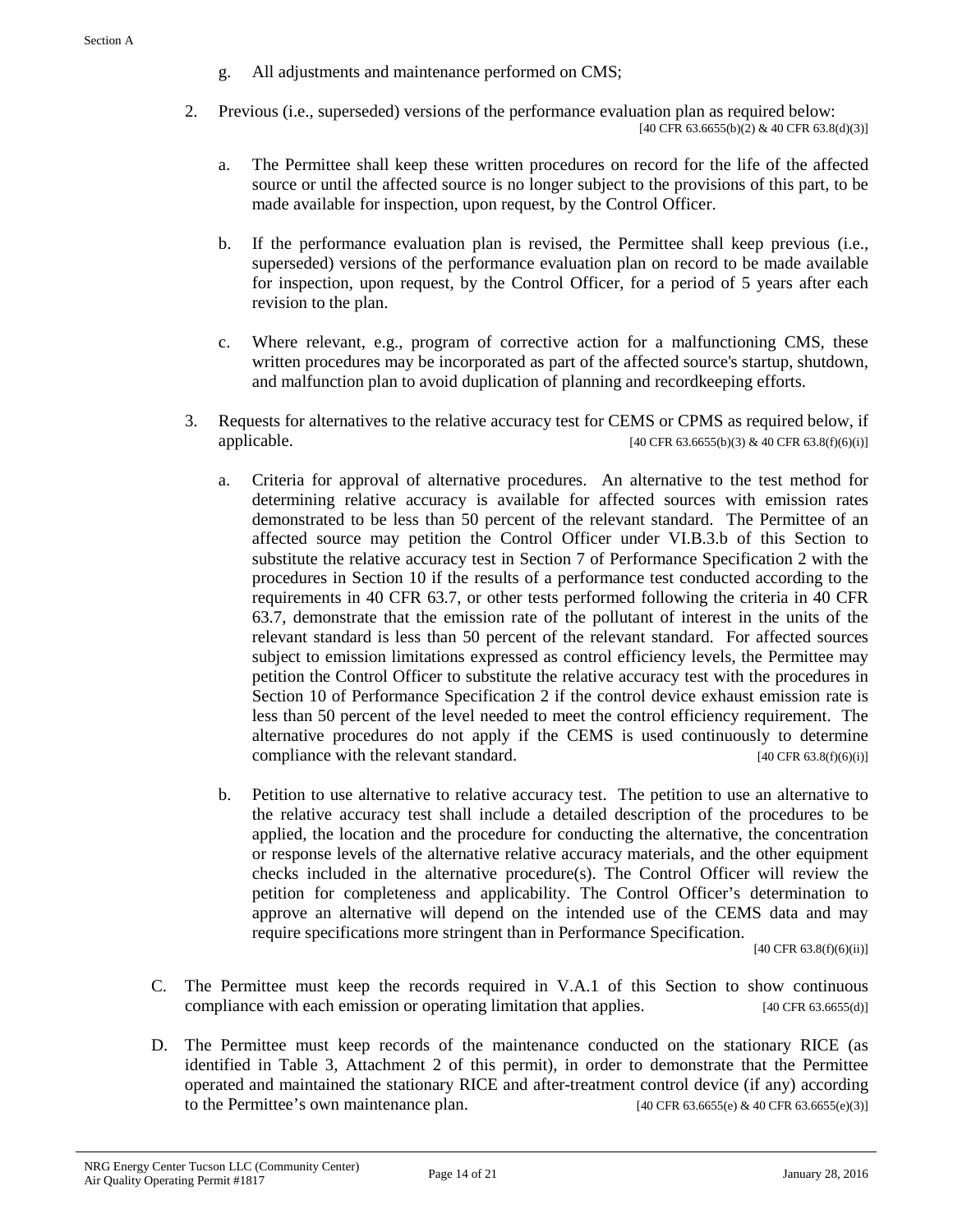E. If the existing emergency stationary RICE does not meet the standards applicable to nonemergency engines (see III of this Section) then the Permittee shall keep records of the hours of operation of the engine that is recorded through the non-resettable hour meter. The Permittee shall document how many hours are spent for emergency operation, including what classified the operation as emergency and how many hours are spent for non-emergency operation. If the engines are used for demand response operation, the Permittee shall keep records of the notification of the emergency situation, and the time the engine was operated as part of demand response.

 $[40 \text{ CFR } 63.6655 \text{ (f)} \& 40 \text{ CFR } 63.6655 \text{ (f)} \text{ (2)}]$ 

#### **IX. STRUCTURE AND RETENTION OF RECORDS**

A. The Permittee must keep the records of all information (including all reports and notifications) in a form suitable and readily available for expeditious review according to the following:

 $[40 \text{ CFR } 63.6660(a) \& 40 \text{ CFR } 63.10(b)(1)]$ 

- 1. The files shall be retained for at least 5 years following the date of each occurrence, measurement, maintenance, corrective action, report, or record.
- 2. At a minimum, the most recent 2 years of data shall be retained on site.
- 3. The remaining 3 years of data may be retained off site. Such files may be maintained on microfilm, on a computer, on computer floppy disks, on magnetic tape disks, or on microfiche.
- B. As specified in VI.A.1 of this Section, the Permittee must keep each record for 5 years following the date of each occurrence, measurement, maintenance, corrective action, report, or record. [40 CFR 63.6660(b) & 40 CFR 63.10(b)(1)]
- C. The Permittee must keep each record readily accessible in hard copy or electronic form for at least 5 years after the date of each occurrence, measurement, maintenance, corrective action, report, or record, according to VI.A of this Section.  $[40 \text{ CFR } 63.6660 \& 40 \text{ CFR } 63.10(b)(1)]$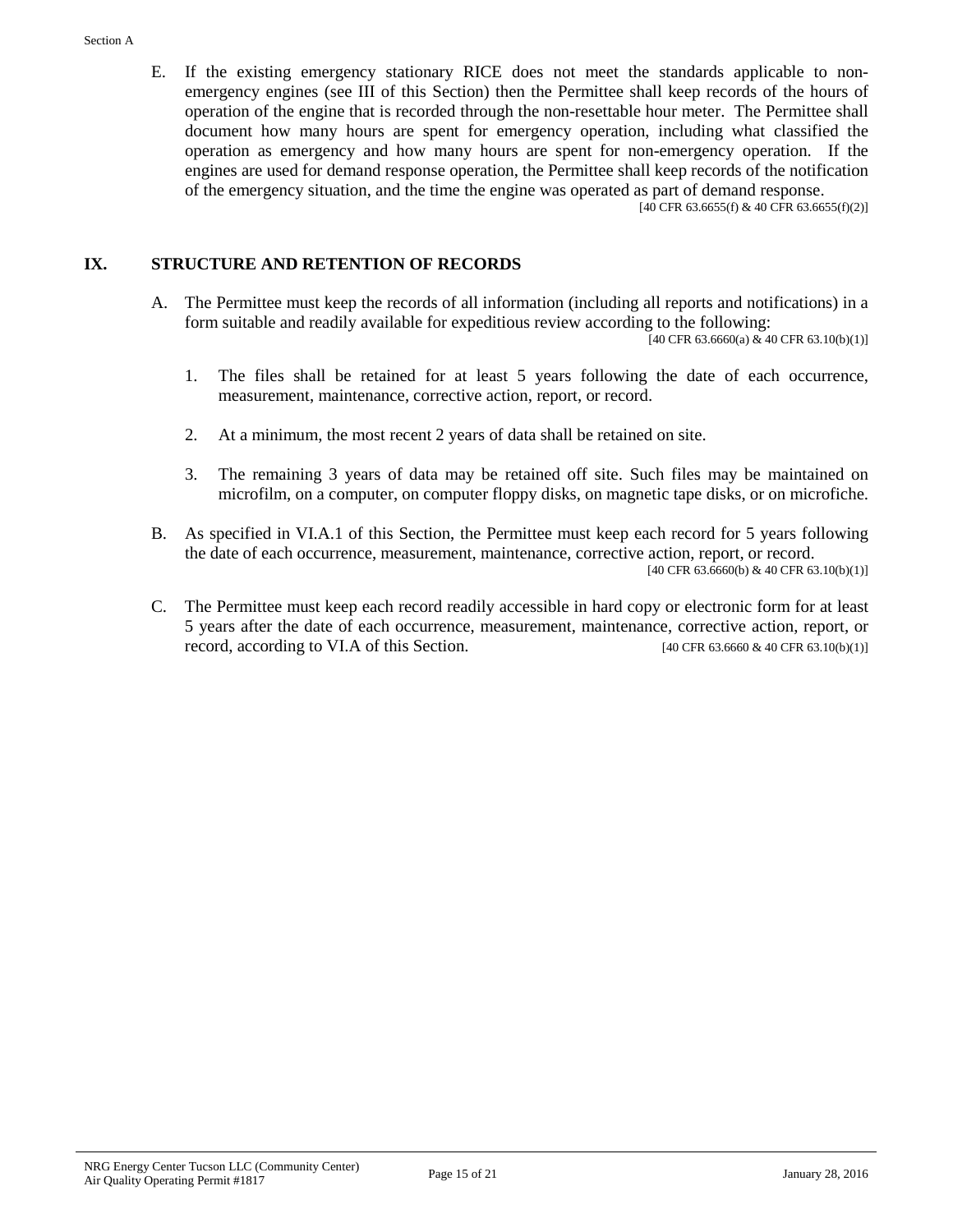### **New and Existing Stationary Source Performance Standards for**

#### **Fossil-Fuel Fired Industrial and Commercial Equipment**

**SECTION B**

#### **(Locally Enforceable Conditions, unless otherwise stated)**

Unless otherwise stated, the provisions of this Section apply to the equipment identified in, Table 2, Attachment 2 of this permit.

#### **I. Emission Limitations and Standards** [PCC 17.12.185.A.2]

#### A. Opacity Limitation

The Permittee shall not cause, allow or permit the effluent from any boiler to have an average optical density equal to or greater than 20 percent. [PCC 17.16.040]

#### B. Fuel Limitation

The Permittee shall burn natural gas fuel for the boilers in Table 2 of Attachment 2 of this Permit. [PCC 17.12.190.B] **[Material Permit Condition]**

#### **II. Monitoring Requirements in the sequence of the sequence of the sequence of the sequence of the sequence of the sequence of the sequence of the sequence of the sequence of the sequence of the sequence of the sequence**

A. Opacity

A demonstration to show compliance with the emission limitation for opacity in I.A of this Section shall not be required since the percent of opacity of visible emissions whilst combusting natural gas is inherently low. The Permittee shall operate and maintain the boilers at all times - including periods of startup, shutdown, and malfunction - in a manner consistent with good air pollution control practices and consistent with manufacturer's guidelines.

B. Fuel

The Permittee shall be considered in compliance with the fuel limitation in I.B of this Section by actual inspection of the equipment showing that the specified fuel is the only fuel supply plumbed to the equipment for firing.

#### **III. Recordkeeping Requirement** *PCC 17.12.185.A.4***]**

The Permittee shall maintain records of any emissions in excess of the limits established by this permit. All records shall be maintained for five years.

#### **IV. Reporting Requirements IPCC 17.12.185.A.5**]

The Permittee shall report to the Control Officer any emissions in excess of the limits established by this permit accordance with I.B of the additional permit conditions of this permit. [PCC 17.12.040]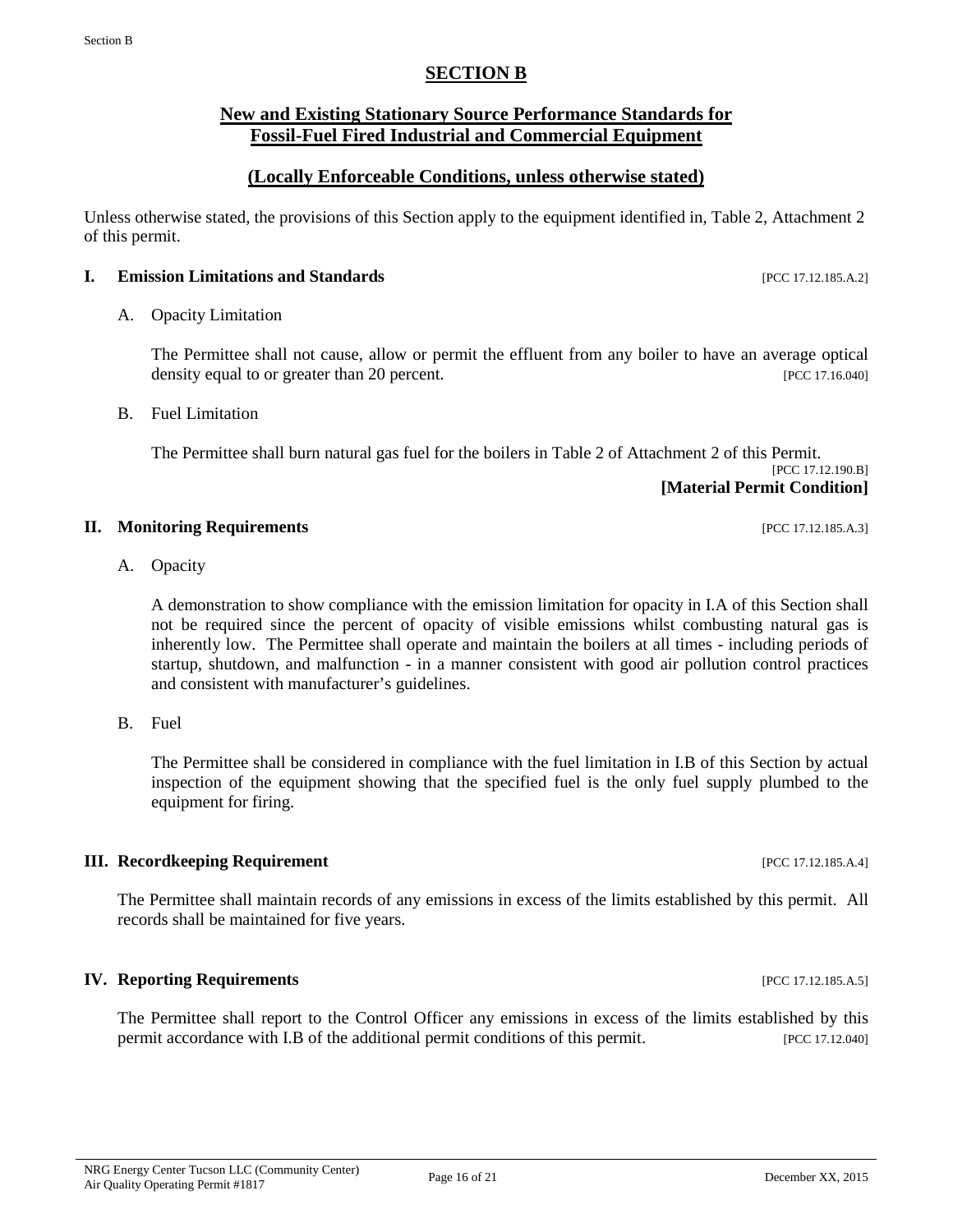For purposes of demonstrating compliance, these test methods shall be used, provided that for the purpose of establishing whether or not the facility has violated or is in violation of any provision of this permit, nothing in this permit shall preclude the use, including the exclusive use, of any credible evidence or information relevant to whether a source would have been in compliance with applicable federal requirements if the appropriate performance or compliance procedures or methods had been performed.

A. Opacity

When requested, the Permittee shall perform EPA Method 9 visible emissions observations on the facility operations to demonstrate compliance with the opacity standard in I.A of this Section.

[PCC 17.12.040.B & PCC 17.20.010]

#### B. Fuel Limitation

When requested, the Permittee need only demonstrate that pipeline quality natural gas was fired exclusively in the boilers. [PCC 17.12.185.A.3 & PCC 17.20.010]

C. Alternative Test Method

The Permittee may submit an alternate and equivalent test method(s) that is listed in 40 CFR Subpart 60, Appendix A, to the Control Officer in a test plan, for approval by the Control Officer.

[PCC 17.12.045.D]

#### **VI. Facility Changes**

Should the Permittee desire to change the facility or operations in any way (including, but not limited to, addition of new equipment, modification of current equipment or usage of fuels not specified within this Permit,) the Permittee will first submit the proper notification and follow the required permit revision procedure pursuant PCC 17.12.240, PCC 17.12.255, and PCC 17.12.260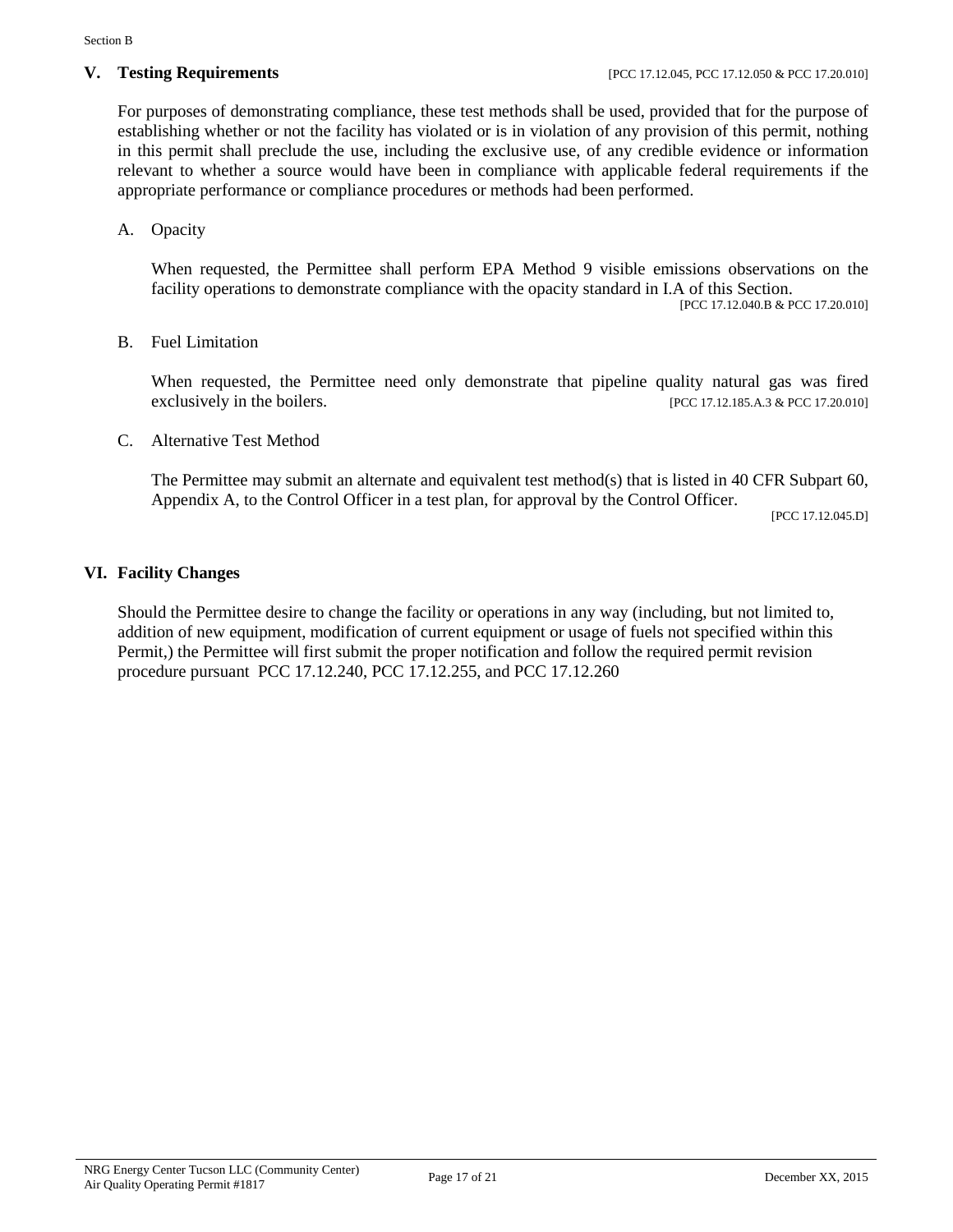# **SECTION C**

# **General Facility-Wide Specific Standards**

The provisions of this Section apply to all facility operations.

#### **I. General Facility-Wide Conditions**

A. Facility Changes

Before installing additional units, removing units, modifying existing emission equipment or switching fuels, the Permittee shall apply for the appropriate revision pursuant to PCC 17.12.230, PCC 17.12.255 or PCC 17.12.260. [PCC 17.12.180.A.2]

B. Air Pollution Control Equipment

Where a stack, vent or other outlet is at such a level that fumes, gas mist, odor, smoke, vapor or any combination thereof constituting air pollution are discharged to adjoining property, the Control Officer may require the installation of abatement equipment or the alteration of such stack, vent or other outlet by the owner or operator thereof to a degree that will adequately reduce or eliminate the discharge of air pollution to adjoining property. [PCC 17.16.020.B]

- C. Odor Limiting Standard
	- 1. The Permittee shall not cause or permit emissions from malodorous matter to cross a property line between the source and a residential, recreational, institutional, educational, retail sales, hotel, or business premise without minimizing the emissions by applying good modern practices.

[PCC 17.16.030]

2. Monitoring for odors at the facility to determine compliance with the standard in I.C.1 of this Section is not normally necessary as the use of good modern practices prevents the emission of odors beyond the property boundary. The Control Officer may ask the Permittee to test for odor emissions if the Control Officer has reasonable cause to believe a violation of a standard has been committed. [PCC 17.12.010]

### **II. Recordkeeping Requirement**

- A. All records required by this permit shall be retained for at least five years. [PCC 17.12.180.A.4.b]
- B. The Permittee shall retain all records relating to this permit and a copy of the permit at the permit site. If it is not feasible to maintain a copy of the permit onsite, the Permittee may request, in writing, to maintain a copy of the permit at an alternate location. Upon written approval by the Control Officer, the Permittee must maintain a complete copy of the permit at the approved alternative location.

[PCC 17.12.080]

#### **III. Reporting Requirements** *PCC 17.12.180.A.5***]**

The Permittee shall report to the Control Officer any emissions in excess of the limits established by this permit according to the additional permit conditions of this permit [PCC 17.12.040]

#### **IV. Testing Requirements**

Specific testing requirements are listed within each Section of this permit.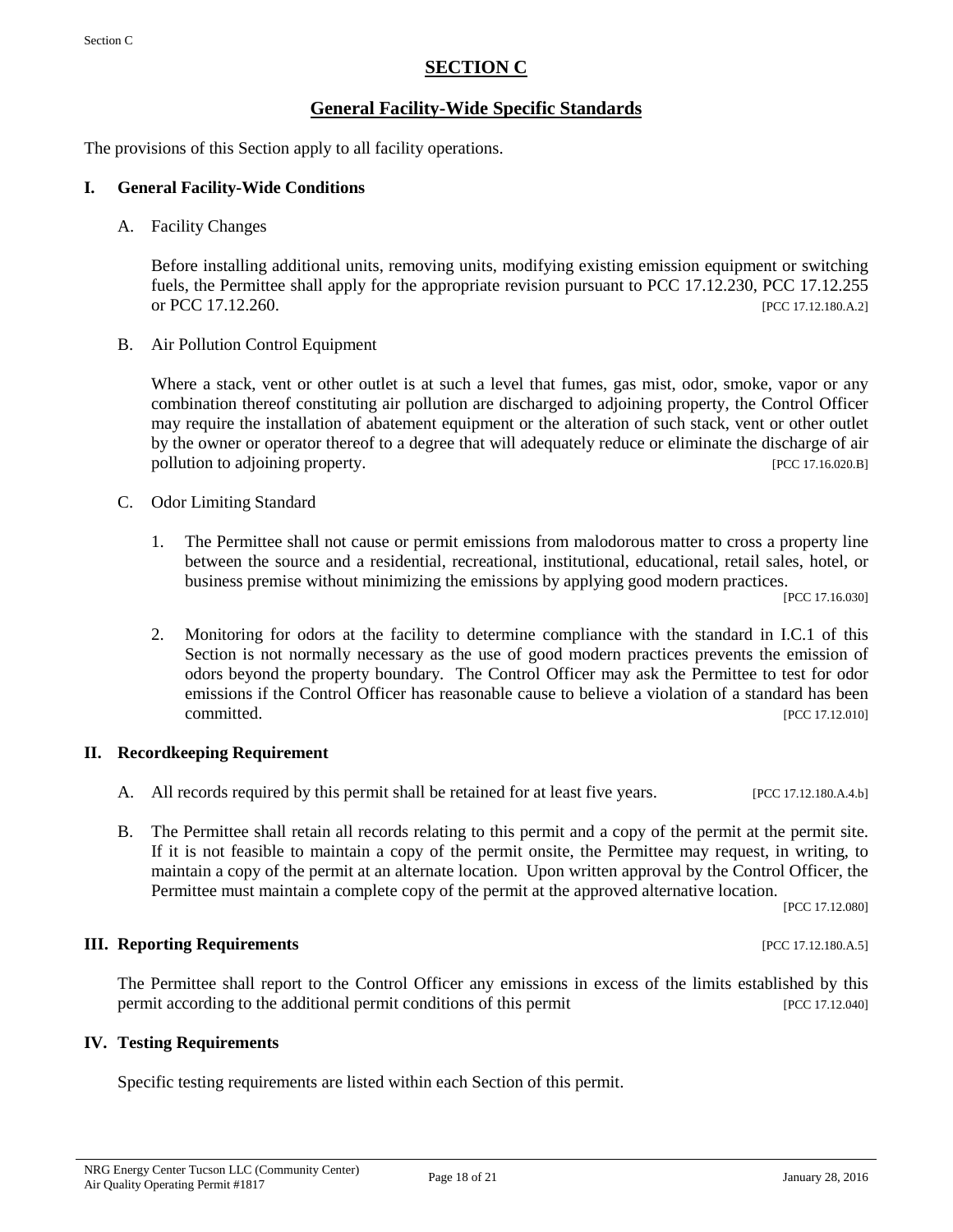# **ADDITIONAL PERMIT REQUIREMENTS**

#### **I. COMPLIANCE WITH PERMIT CONDITIONS** [PCC 17.12.185.A.7.a & b]

- A. The Permittee shall comply with all conditions of this permit including all applicable requirements of Arizona air quality statutes and the air quality rules. Any permit noncompliance constitutes a violation of the Arizona Revised Statutes and is grounds for enforcement action; for permit termination, revocation and reissuance, or revision; or for denial of a permit renewal application. In addition, noncompliance with any federally enforceable requirement constitutes a violation of the Clean Air Act.
- B. The Permittee shall report to the Control Officer any emissions in excess of the limits established by this permit. The report shall be in 2 parts as specified below: [PCC 17.12.185.A.5 & PCC 17.12.040]
	- 1 Notification by telephone or facsimile within 24 hours of the time the Permittee first learned of the occurrence of excess emission that includes all available information pursuant to PCC 17.12.040.B. To report excess emissions call **520-724-7400** or fax to **520-838-7432**.
	- 2. Detailed written notification by submission of an excess emissions report within 72 hours of the notification in I.B.1 above. Send to **PDEQ 33 N. Stone Ave, Ste 700, Tucson, Arizona 85701**.
- C. It shall not be a defense for a Permittee in an enforcement action that it would have been necessary to halt or reduce the permitted activity in order to maintain compliance with the conditions of this permit.
- D. The permit does not convey any property rights of any sort, or any exclusive privilege to the permit holder.
- E. The Permittee shall pay fees to the Control Officer pursuant to PCC 17.12.510.

[PCC 17.12.185.A.9 & PCC 17.12.510]

#### **II. PERMIT REVISION, REOPENING, REVOCATION AND REISSUANCE, OR TERMINATION FOR CAUSE FOR CAUSE** [PCC 17.12.185.A.7.c]

The permit may be revised, reopened, revoked and reissued, or terminated for cause pursuant to PCC 17.12.270. The filing of a request by the Permittee for a permit revision, revocation and reissuance, or termination; or of a notification of planned changes or anticipated noncompliance does not stay any permit condition.

#### **III. DUTY TO PROVIDE INFORMATION** [PCC 17.12.165.G & PCC 17.12.185.A.7.e]

- A. The Permittee shall furnish to the Control Officer, within a reasonable time, any information that the Control Officer may request in writing to determine whether cause exists for revising, revoking and reissuing, or terminating the permit or to determine compliance with the permit. Upon request, the Permittee shall also furnish to the Control Officer copies of records required to be kept by the permit. For information claimed to be confidential, the Permittee shall furnish a copy of such records to the Control Officer along with a claim of confidentiality.
- B. If the Permittee has failed to submit any relevant facts or if the Permittee has submitted incorrect information in the permit application, the Permittee shall, upon becoming aware of such failure or incorrect submittal, promptly submit such supplementary facts or corrected information.

#### **IV. SEVERABILITY CLAUSE IV. SEVERABILITY CLAUSE**

The provisions of this permit are severable. If any provision of this permit is held invalid, the remainder of this permit shall not be affected thereby.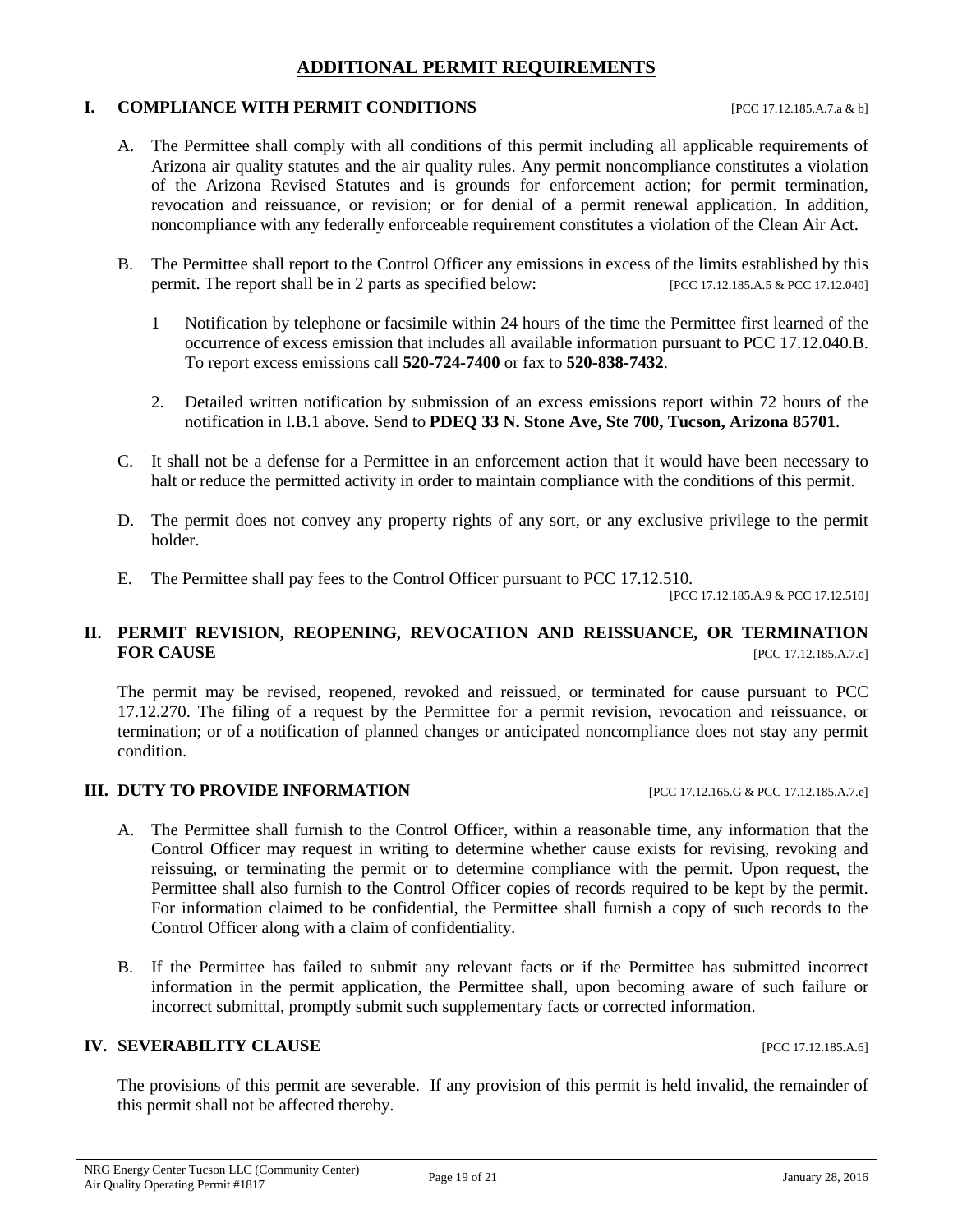# **ATTACHMENT 1**

Requirements Specifically Identified as Applicable:

#### **Code of Federal Regulations Title 40:**

40 CFR Part 63 Subpart ZZZZ: National Emissions Standards for Hazardous Air Pollutants (NESHAP) for Stationary Reciprocating Internal Combustion Engines (RICE)

Applicable to the natural gas fired emergency generator. NRG Energy Center LLC (Community Center) is an affected facility under 40 CFR Part 63 Subpart ZZZZ.

EPA Regulation navigation tool (RICE):

Existing Stationary Engine >500 HP Located at Area Sources of HAP, Non-Emergency Spark Ignition 4-Stoke Lean Burn non Remote Engines

#### **Pima County Code (PCC) Title 17:**

This is not meant to be an exhaustive list of every regulation to which the Permittee is subject, but represents those cited in the permit. It is the responsibility of the Permittee to comply with all applicable regulations.

#### **Pima County Code (PCC) Title 17, Chapter 17.12 Permits and Permit Revisions**

| 17.12.010 | Statutory authority                                                         |
|-----------|-----------------------------------------------------------------------------|
| 17.12.020 | Planning, constructing, or operating without a permit                       |
| 17.12.040 | Reporting requirements                                                      |
| 17.12.045 | Test methods and procedures                                                 |
| 17.12.050 | Performance tests                                                           |
| 17.12.080 | Permit display or posting                                                   |
| 17.12.165 | Permit application processing procedures for Class II and Class III permits |
| 17.12.185 | Permit contents for Class II and Class III permits                          |
| 17.12.520 | Fees related to Class II and Class III permits                              |

#### **Pima County Code (PCC) Title 17, Chapter 17.16 Emission Limiting Standards**

- 17.16.010 Local rules and standards Applicability of more than one standard
- 17.16.020 Noncompliance with applicable standards
- 17.16.030 Odor limiting standards
- 17.16.040 Standards and applicability (Includes NESHAP)
- 17.16.050 Visibility limiting standard
- 17.16.165 Standards of performance for fossil-fuel fired industrial and commercial equipment
- 17.16.340 Standards of Performance for Stationary Rotating Machinery.

17.20.010 Emission Source Testing and Monitoring.